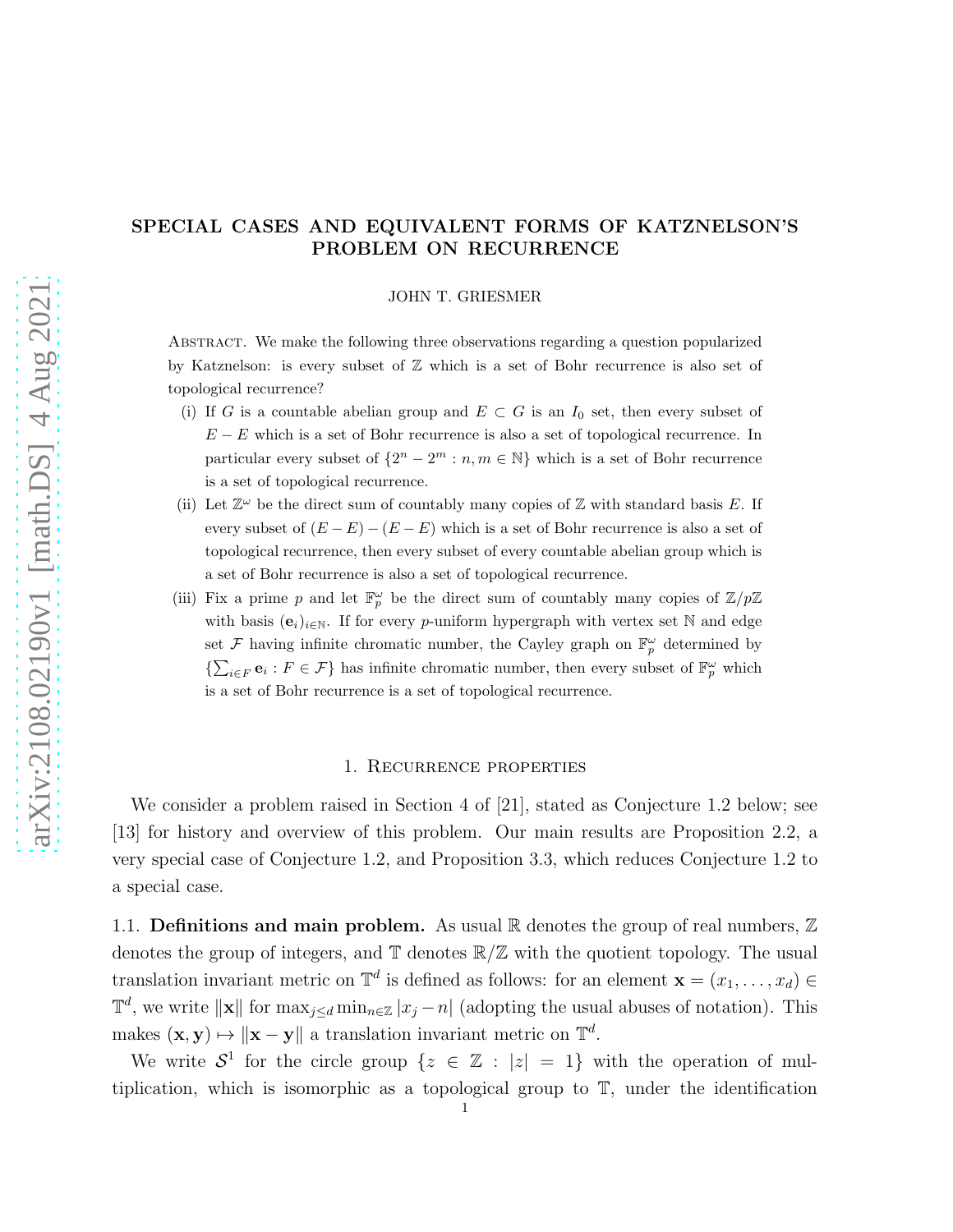$t \in \mathbb{T} \leftrightarrow \exp(2\pi i t) \in S^1$ . A character of G is a homomorphism  $\chi : G \to S^1$ , and a *trigonometric polynomial*  $p: G \to \mathbb{C}$  is a linear combination of characters.

If  $A, B \subset G$ , we write  $A + B$  for  $\{a+b : a \in A, b \in B\}$  and  $A - A$  for  $\{a-a' : a, a' \in A\}$ . The upper Banach density of  $A \subset G$  is

 $d^*(A) := \sup \{ \lambda(1_A) : \lambda \text{ is an invariant mean on } l^{\infty}(G) \}.$ 

See [\[3\]](#page-14-0) or [\[1\]](#page-14-1) for general exposition. We do not prove results concerning upper Banach density in this article, but we will refer to such results from the literature.

**Definition 1.1.** Let G be a countably infinite abelian group. If  $S \subset G$ , we say that S is a set of

- density recurrence if for every  $A \subset G$  with  $d^*(A) > 0$ , we have  $(A A) \cap S \neq \emptyset$ .
- *chromatic recurrence* if for every  $r \in \mathbb{N}$  and every cover of G by r sets  $A_1, \ldots, A_r$ there is a  $j \leq r$  such that  $(A_j - A_j) \cap S \neq \emptyset$ .

Equivalently, S is a set of chromatic recurrence if for every  $r \in \mathbb{N}$  and every  $f: G \to \{1, \ldots, r\}$ , there exists  $a, b \in G$  such that  $f(a) = f(b)$  and  $b - a \in S$ .

• Bohr recurrence if for every  $d \in \mathbb{N}$ , every homomorphism  $\rho : G \to \mathbb{T}^d$ , and every  $\varepsilon > 0$ , there exists  $s \in S$  such that  $\|\rho(s)\| < \varepsilon$ .

Equivalently, S is a set of Bohr recurrence if for all  $d \in \mathbb{N}$ , every set  $\chi_1, \ldots, \chi_d$ of d characters of G, and all  $\varepsilon > 0$ , there exists  $s \in S$  such that  $|\chi_i(s) - 1| < \varepsilon$  for each j.

The equivalence asserted in the third definition is due to the isomorphism of  $\mathbb T$  with  $\mathcal{S}^1$ and the fact that a collection of d characters corresponds to a homomorphism  $(\chi_1, \ldots, \chi_d)$ :  $G \to (\mathcal{S}^1)^d$ .

It is easy to verify that every set of density recurrence is a set of chromatic recurrence, and that every set of chromatic recurrence is a set of Bohr recurrence. Kriz [\[23\]](#page-15-2) constructed a subset of  $\mathbb Z$  which is a set of chromatic recurrence and not a set of density recurrence. The question of whether every set of Bohr recurrence in  $\mathbb Z$  is a set of chromatic recurrence was suggested by Veech [\[27\]](#page-16-0) (and implicitly by Følner [\[7\]](#page-15-3)), and popularized by Katznelson in [\[21\]](#page-15-0); he did not formulate a conjecture as to which answer is correct. While  $|21|$  considers only the group  $\mathbb{Z}$ , the analogous question for arbitrary abelian groups is implicit in the surrounding literature. There is no countably infinite abelian group G where the answer is known. We state the question as a conjecture, to make the ensuing discussion more natural.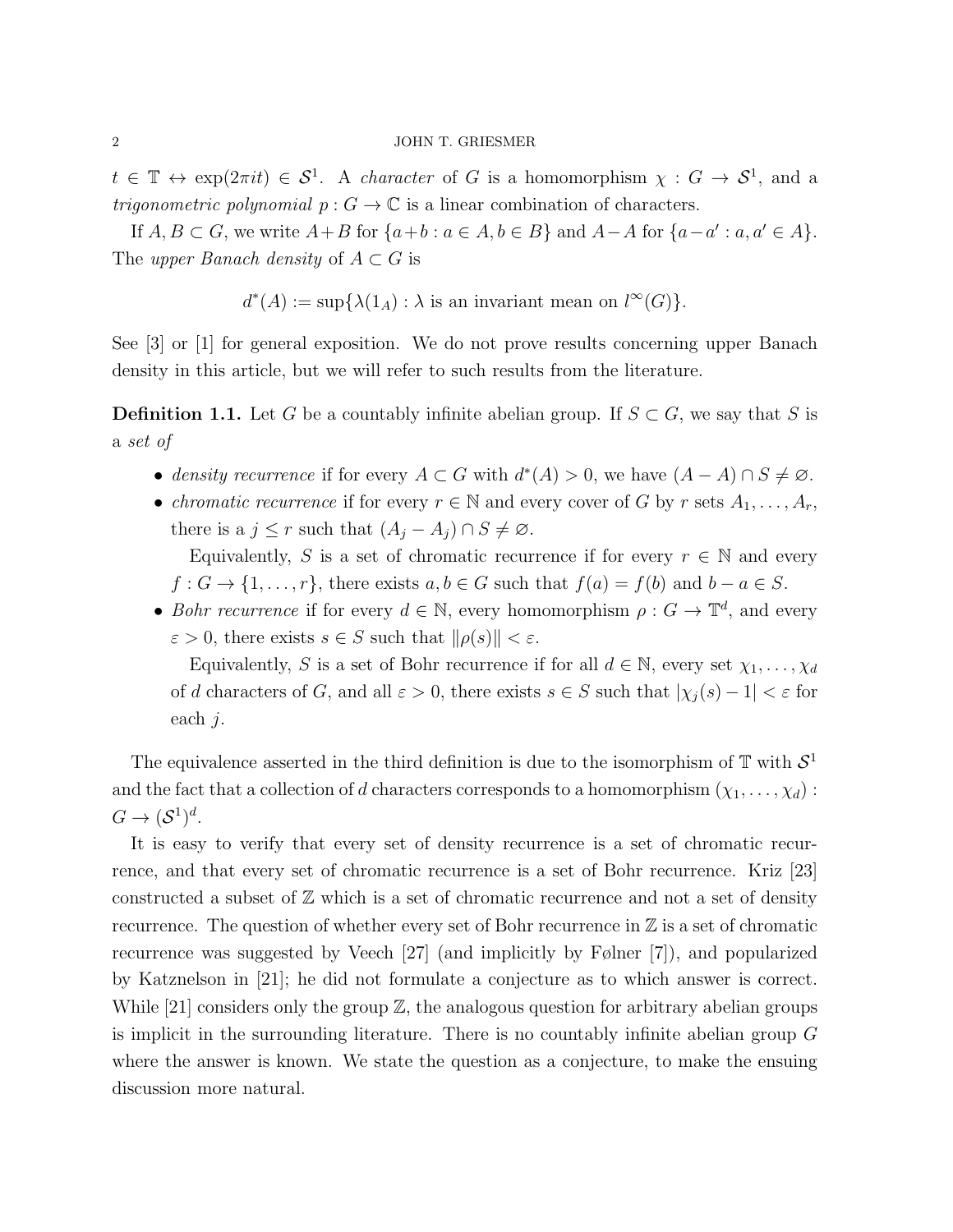<span id="page-2-0"></span>**Conjecture 1.2.** Let G be a countably infinite abelian group. If  $S \subset G$  is a set of Bohr recurrence, then S is a set of chromatic recurrence.

1.2. Measurable recurrence and topological recurrence. In abelian groups, the sets of chromatic recurrence are precisely the sets of topological recurrence. Likewise, sets of density recurrence are sets of measurable recurrence and vice versa. Since this article never addresses dynamical systems per se, we use the terminology which is more closely aligned with our definitions. See [\[3\]](#page-14-0) for a general discussion of the equivalences between various recurrence properties.

1.3. **Outline.** Our first result is Proposition [2.2,](#page-3-0) which says that if  $E$  belongs to a certain class of subsets of G, then every subset  $S \subset E - E$  which is a set of Bohr recurrence is also a set of chromatic recurrence. A special case of this proposition says that if  $S \subset \{2^n - 2^m : m, n \in \mathbb{N}\}\$ is a set of Bohr recurrence, then S is a set of chromatic recurrence. This is in contrast to Kriz's construction [\[23\]](#page-15-2), which proves that if  $E \subset \mathbb{Z}$  is infinite, then there is a set  $S \subset E - E$  which is a set of chromatic recurrence and not a set of density recurrence. Kriz [\[23\]](#page-15-2) only stated that there is a subset of  $\mathbb Z$  which is a set of chromatic recurrence and not of density recurrence, but minor modifications of the proof yield the more general result. The article [\[18\]](#page-15-4) explicitly proves the generalization.

In  $\S$ [3](#page-6-0) we state Conjecture [3.2,](#page-7-1) the special case of Conjecture [1.2](#page-2-0) where  $G$  is the direct sum of countably many copies of Z and S is contained in  $(\mathcal{E}_1 - \mathcal{E}_1) - (\mathcal{E}_1 - \mathcal{E}_1)$ , where  $\mathcal{E}_1$ is the standard basis of G. Proposition [3.3](#page-7-0) shows that this special case implies the full conjecture. Conjecture [3.2](#page-7-1) is superficially similar to Proposition [2.2,](#page-3-0) but we show in §[5](#page-12-0) that it is not susceptible to the same proof.

In §[4](#page-8-0) we consider the special case of Conjecture [1.2](#page-2-0) where the ambient group is a vector space over a finite field of odd characteristic. Proposition [4.4](#page-9-0) and Lemma [4.9](#page-11-0) show that in this setting, Conjecture [1.2](#page-2-0) can be reduced to the study of an easy-to-describe class of Bohr recurrent sets, first considered in [\[10\]](#page-15-5) and [\[11\]](#page-15-6) as a means to distinguish Bohr topologies on various groups.

Two open problems suggested by Propositions [2.2](#page-3-0) and [3.3](#page-7-0) are stated in §[6](#page-14-2)

1.4. Previous work. Conjecture [1.2](#page-2-0) has been studied in [\[12\]](#page-15-7), [\[6\]](#page-15-8), [\[19\]](#page-15-9), [\[13\]](#page-15-1), and [\[20\]](#page-15-10). The exposition in [\[13\]](#page-15-1) thoroughly summarizes the history of the problem.

1.5. Acknowledgement. We thank Anh Le for suggesting the proof in Remark [2.6.](#page-4-0)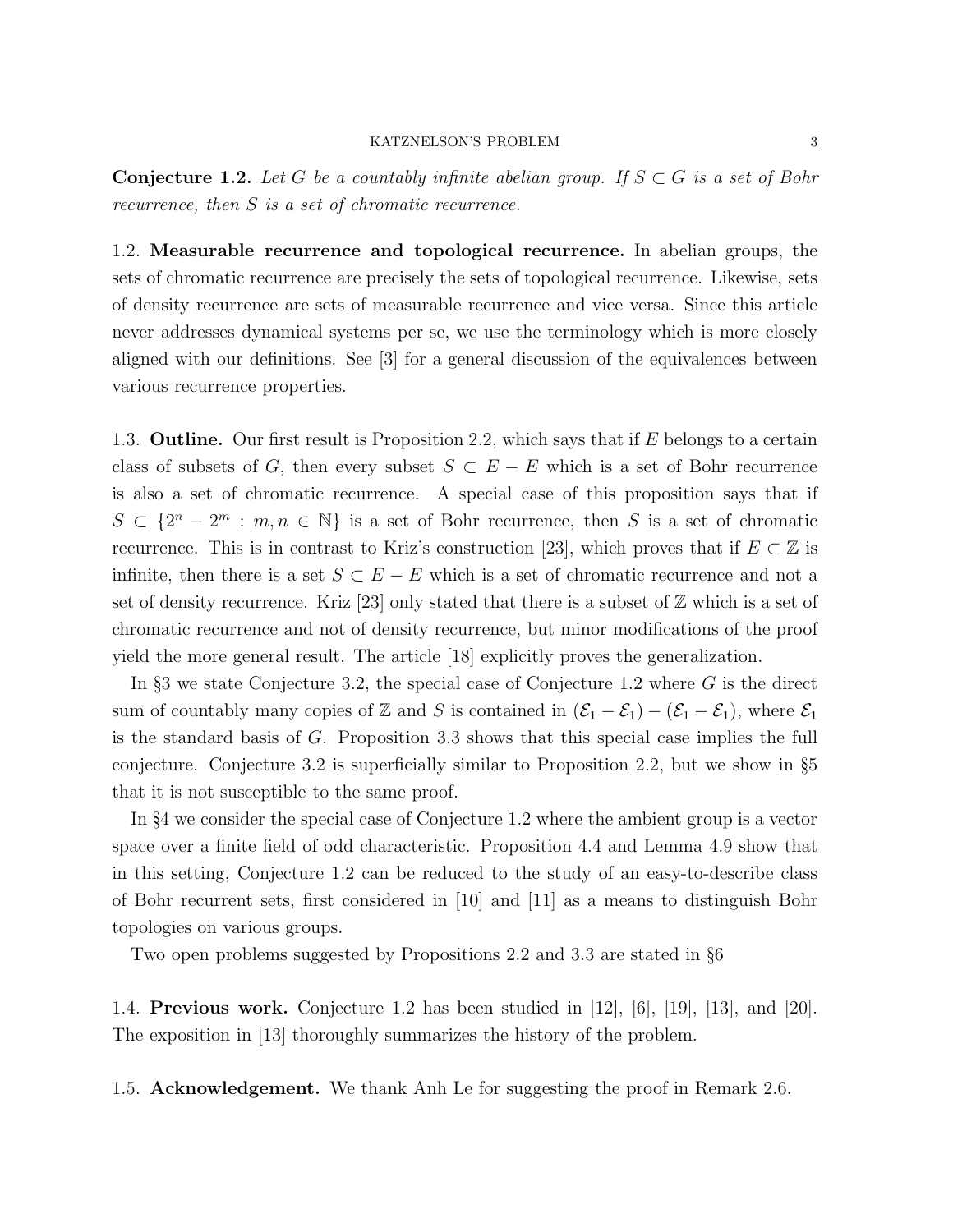# 2. Subsets of difference sets

If G is an abelian group, we say  $\psi : G \to \mathbb{C}$  is uniformly almost periodic if  $\psi$  is a uniform limit of trigonometric polynomials.

**Definition 2.1.** If G is an abelian group and  $E \subset G$ , we say that E is an  $I_0$  set if for every bounded  $f: E \to \mathbb{C}$ , there is a uniformly almost periodic  $\psi: G \to \mathbb{C}$  such that  $\psi|_E = f.$ 

See [\[14\]](#page-15-11), [\[22\]](#page-15-12), or [\[24\]](#page-16-1) for an overview of  $I_0$  sets. An early result [\[26\]](#page-16-2) on such sets says that if  $A = \{a_1 < a_2 < \ldots\} \subset \mathbb{Z}$  is lacunary (meaning  $\liminf_{n \to \infty} a_{n+1}/a_n > 1$ ), then A is an  $I_0$  set. Every infinite abelian group contains an  $I_0$  set of the same cardinality as the group (see  $[22]$ ).

<span id="page-3-0"></span>**Proposition 2.2.** Let G be a countable abelian group and let  $E \subset G$  be an  $I_0$  set. If  $S \subset E - E$  and S is a set of Bohr recurrence, then S is a set of chromatic recurrence.

We prove Proposition [2.2](#page-3-0) after the following lemma, which provides an equivalent condition for E to be a set of Bohr recurrence.

<span id="page-3-3"></span><span id="page-3-2"></span><span id="page-3-1"></span>**Lemma 2.3.** Let G be an abelian group. The following are equivalent.

- (1) S is a set of Bohr recurrence.
- (2) For every almost periodic  $\psi : G \to \mathbb{C}$  and all  $\varepsilon > 0$ , there exists  $s \in S$  such that  $|\psi(g + s) - \psi(g)| < \varepsilon$  for all  $g \in G$ .

*Proof.* It suffices to prove that [\(1\)](#page-3-1) implies the special case of [\(2\)](#page-3-2) where  $\psi$  is a trigonometric polynomial  $p$ , since every almost periodic function may be uniformly approximated by these. To prove this, assume S is a set of Bohr recurrence, that  $p = \sum_{j=1}^{d} c_j \chi_j$  is a trigonometric polynomial on G, and  $\varepsilon > 0$ . Let  $M = \max_{j \le d} |c_j|$  and let  $\varepsilon' = \varepsilon/(Md)$ . Since S is a set of Bohr recurrence, we may choose  $s \in S$  such that  $|\chi_j(s) - 1| < \varepsilon'$  for all  $j \leq d$ . Simplifying  $|p(g + s) - p(g)|$  we get

$$
\left| \sum_{j=1}^{d} c_j \chi_j(g+s) - c_j \chi_j(g) \right| \leq \sum_{j=1}^{d} |c_j| |\chi_j(g+s) - \chi_j(g)|
$$
  
= 
$$
\sum_{j=1}^{d} |c_j| |\chi_j(s) - 1|
$$
  
< 
$$
< dM \varepsilon'
$$
  
= 
$$
\varepsilon.
$$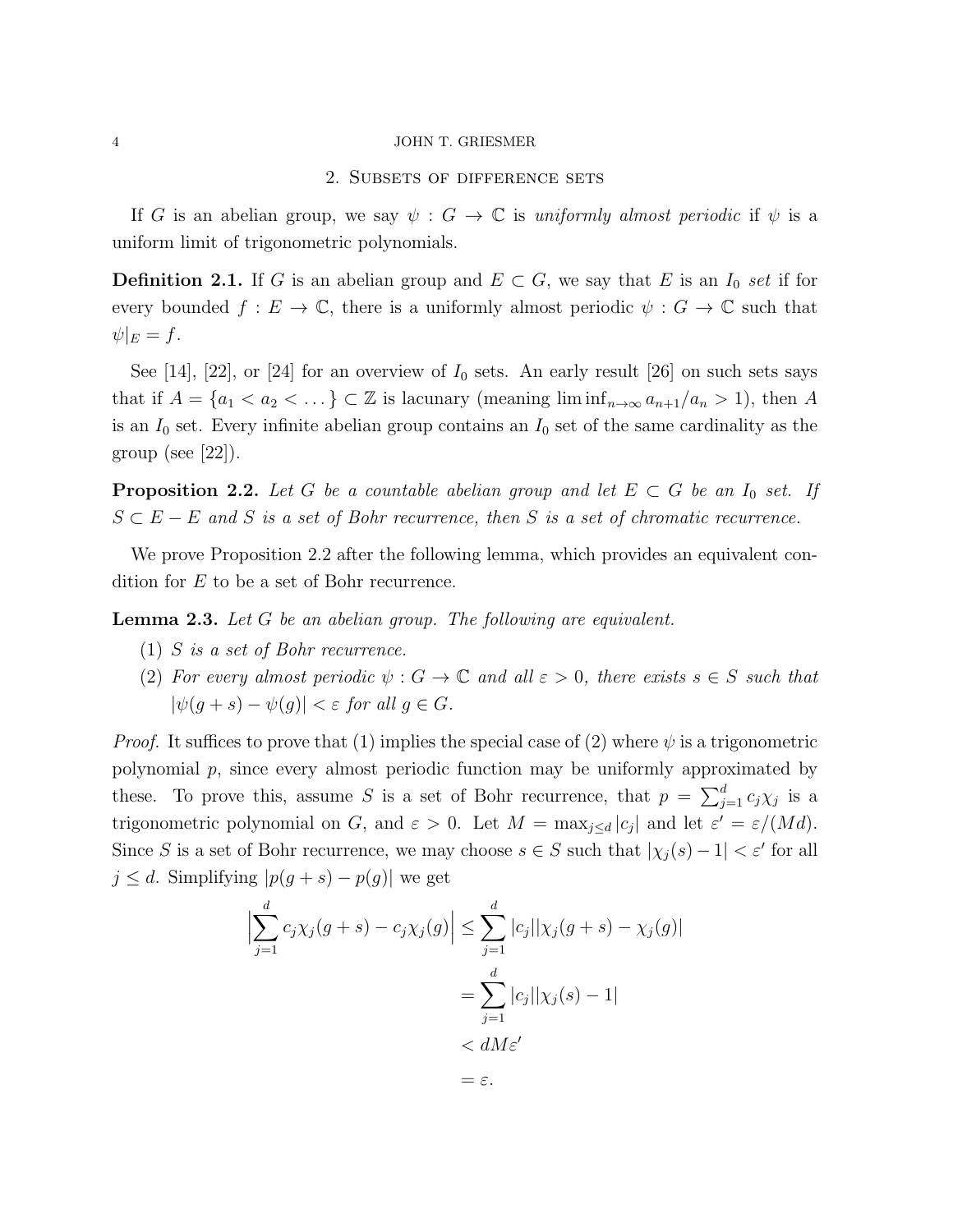We will not need the fact that [\(2\)](#page-3-2) implies [\(1\)](#page-3-1), so we leave its proof as an exercise.  $\square$ 

*Proof of Proposition [2.2.](#page-3-0)* Fixing  $G, E$ , and  $S$  in the hypothesis, it suffices to prove that for all  $r \in \mathbb{N}$  and every function  $f : G \to \{1, \ldots, r\}$ , there exists  $a, b \in G$  such that  $f(b) = f(a)$  and  $b - a \in S$ . So fix  $r \in \mathbb{N}$  and  $f : G \to \{1, ..., r\}$ . Since E is an  $I_0$  set, we may choose a uniformly almost periodic  $\psi : G \to \mathbb{C}$  such that  $f(x) = \psi(x)$  for all  $x \in E$ . By Lemma [2.3,](#page-3-3) there is a  $y \in S$  such that

$$
|\psi(x+y) - \psi(x)| < 1 \quad \text{for all } x \in G.
$$

Since  $S \subset E - E$ , we can write y as  $b - a$ , where  $a, b \in E$ . Setting  $x = a$  in [\(2.1\)](#page-4-1), we get  $|\psi(b) - \psi(a)| < 1$ . Then

<span id="page-4-1"></span>
$$
|f(b) - f(a)| = |\psi(b) - \psi(a)| < 1.
$$

Since f is integer valued, this implies  $f(b) = f(a)$ . As mentioned above, we have  $b-a \in E$ , so this proves that E is a set of chromatic recurrence.

To see that Proposition [2.2](#page-3-0) is not vacuous, we mention the following classical result, which is essentially the Poincaré recurrence theorem; see [\[9\]](#page-15-13), [\[2\]](#page-14-3), or [\[8\]](#page-15-14) for exposition.

**Theorem 2.4.** Let G be a countable abelian group. If E is an infinite subset of  $G$ , then  ${a - b : a \neq b \in E}$  is a set of density recurrence (and therefore a set of chromatic recurrence and a set of Bohr recurrence).

**Remark 2.5.** If one could find an  $I_0$  set E such that  $G = E - E$ , then Conjecture [1.2](#page-2-0) would be a corollary of Proposition [2.2.](#page-3-0) But when G has infinite cardinality, the difference set of an  $I_0$  set is never all of G; see Lemma [2.11.](#page-5-0)

<span id="page-4-0"></span>Remark 2.6. The proof of Proposition [2.2](#page-3-0) is easily modified to prove the analogous statement with the following weaker hypothesis on  $E$ :

(∗) Every bounded  $f\,:\, E \,\rightarrow\, \mathbb{C}$  can be uniformly approximated by a trigonometric

polynomial restricted to E.

The hypothesis  $(*)$  implies that E is an  $I_0$  set, so we would obtain no greater generality by using it in Proposition [2.2.](#page-3-0) To see this implication, note that (∗) implies that for any two disjoint subsets  $E', E'' \subset E$  and all  $\varepsilon > 0$ , there is a trigonometric polynomial p with  $|p(x) - 1| < \varepsilon$  for  $x \in E'$  and  $|p(x) - 0| < \varepsilon$  for  $x \in E''$ . This means that E' and E'' have disjoint closures in the Bohr compactification of  $G$ , and Proposition 3.4.1 of [\[14\]](#page-15-11) then implies  $E$  is an  $I_0$  set.

We thank Ahn Le for pointing out the argument above.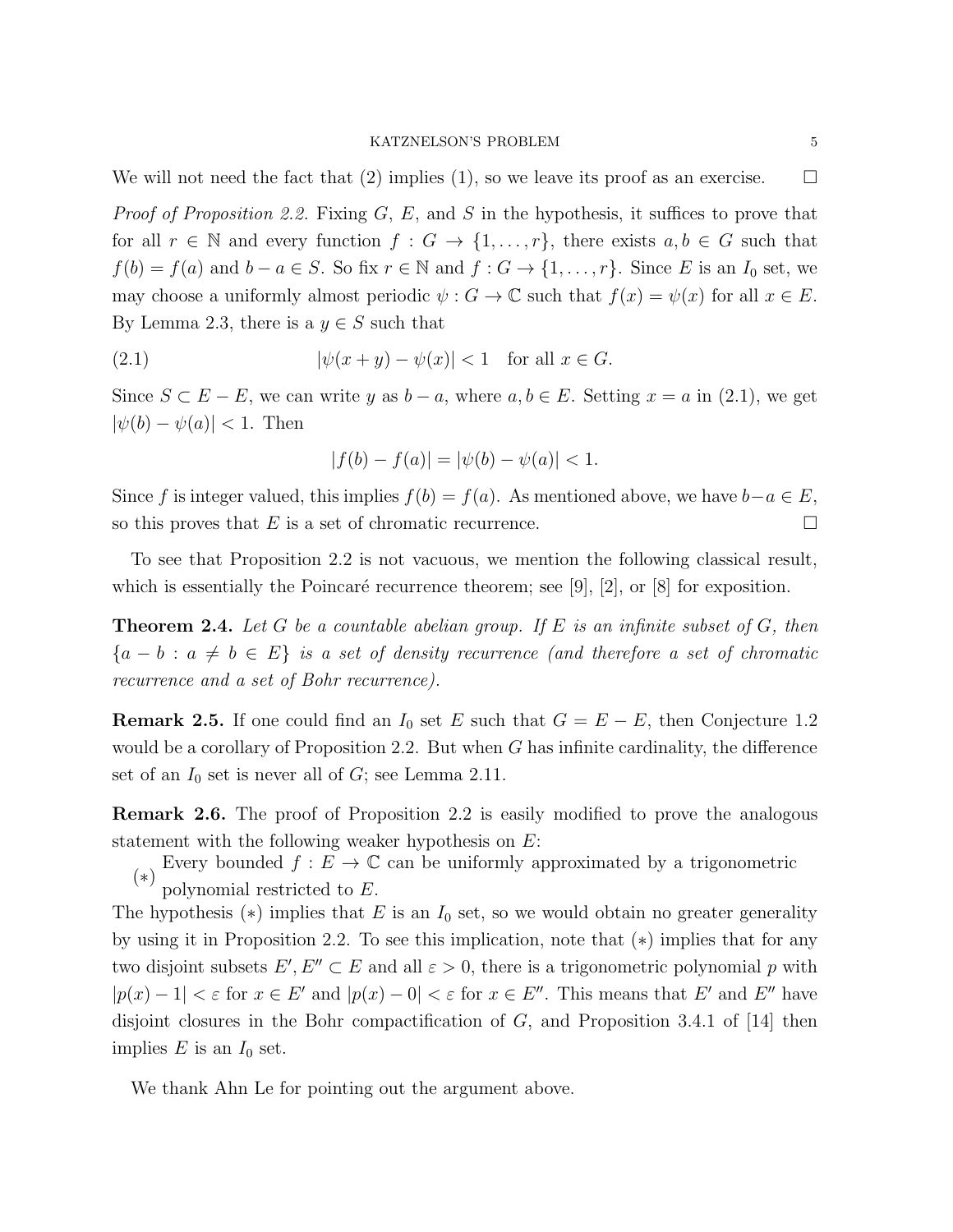**Remark 2.7.** It is tempting to interpret Proposition [2.2](#page-3-0) as saying "When  $E$  is an  $I_0$  set, it is easy to prove that a subset of  $E - E$  is a set of chromatic recurrence: just prove that it is Bohr recurrent." Upon reflection, it seems more correct to say that "it is difficult to prove that a subset of  $E - E$  is a set of Bohr recurrence: to do so one must prove that it is a set of chromatic recurrence."

One may wonder if the conclusion of Proposition [2.2](#page-3-0) can be improved to " $\ldots$  then S is a set of density recurrence." But it cannot, as the following proposition shows.

<span id="page-5-1"></span>**Proposition 2.8** ([\[18\]](#page-15-4), Theorem 1.2). Let  $E \subset \mathbb{Z}$  be infinite. There is a set  $S \subset E - E$ such that S is a set of chromatic recurrence and not a set of density recurrence.

In the hypothetical scenario where Conjecture [1.2](#page-2-0) is false, Propositions [2.2](#page-3-0) and [2.8](#page-5-1) demonstrate that the relationship between Bohr recurrence and chromatic recurrence differs from the relationship between chromatic recurrence and measurable recurrence. Regardless of the status of Conjecture [1.2,](#page-2-0) the following problem seems interesting.

Problem 2.9. Extend Proposition [2.2](#page-3-0) to a broader class of sets (broader than difference sets of finite unions of  $I_0$  sets).

The parenthetical remark is included because we believe that extending the result to finite unions of  $I_0$  sets will be relatively straightforward, using facts from [\[14\]](#page-15-11), [\[22\]](#page-15-12), or [\[24\]](#page-16-1).

Remark 2.10. Proposition [2.2](#page-3-0) is similar to Theorem 7.15 of [\[22\]](#page-15-12), which solves a special case of an open problem about Sidon sets in Z, under the additional assumption that the set under consideration is contained in the difference set  $E - E$  of a lacunary set E.

The following lemma shows that difference sets of  $I_0$  sets are small, and in particular never equal to the entire ambient group. If  $S \subset G$  and  $g \in G$ , we say that g is a Bohr limit point of S if  $(S \cap U) \setminus \{g\} \neq \emptyset$  for every Bohr neighborhood U of g. In other words, the closure  $\overline{S \setminus \{g\}}$  in the Bohr topology contains g.

<span id="page-5-0"></span>**Lemma 2.11.** If G is an abelian group and  $E \subset G$  is an  $I_0$  set, then there is a Bohr neighborhood U of 0 in G such that 0 is the only Bohr limit point of  $(E - E) \cap U$ .

*Proof.* Let  $E \subset G$  be an  $I_0$  set. By Theorems 5.3.1 and 5.3.9 of [\[14\]](#page-15-11), E is a union of finitely many sets  $E_1, \ldots, E_r$  such that for each j, the only Bohr limit point of  $E_j - E_j$  is 0. This property is inherited by subsets, so we may assume that the  $E_j$  are mutually disjoint. Let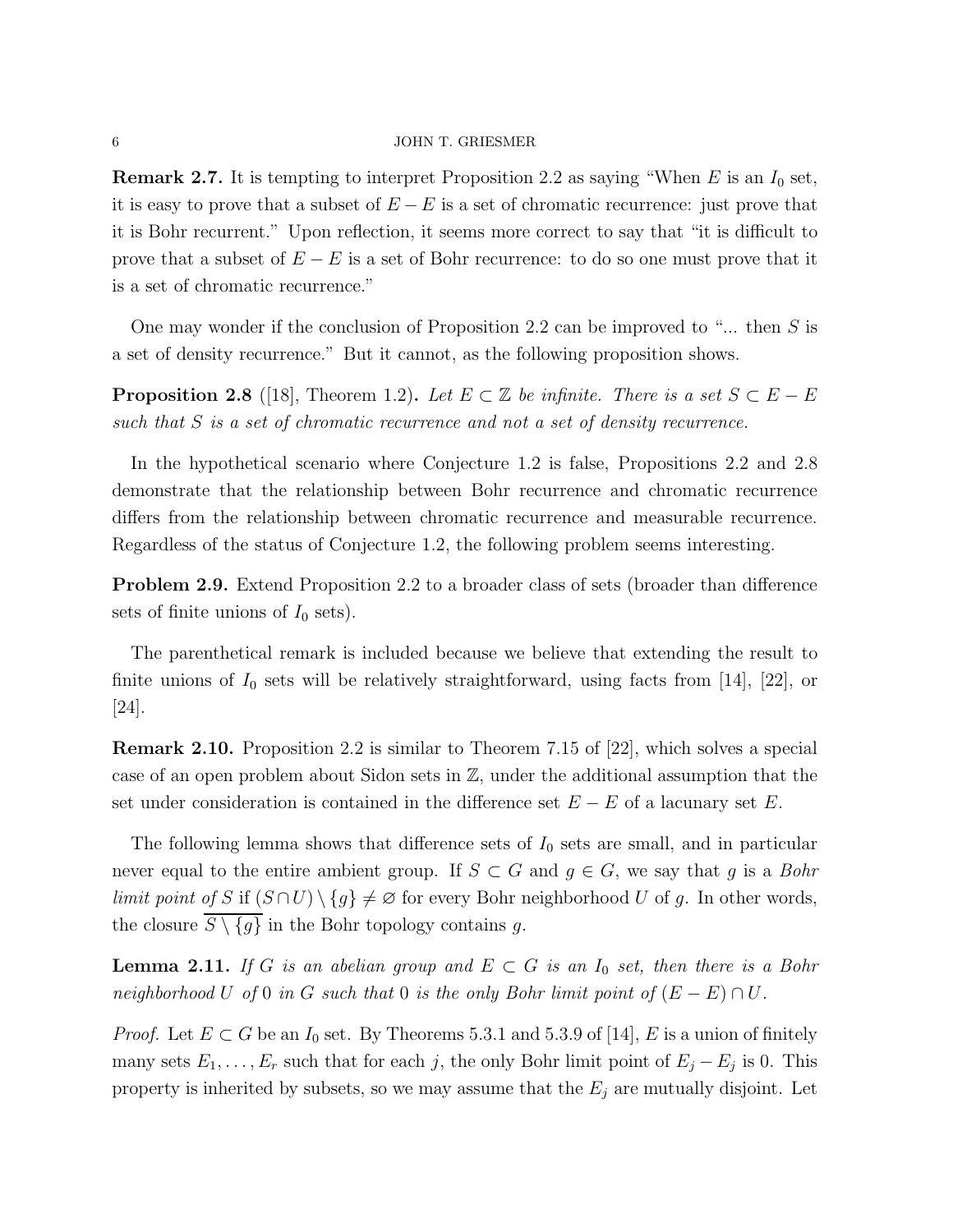### KATZNELSON'S PROBLEM 7

 $\tilde{E}_j$  be the closure of  $E_j$  in the Bohr compactification of G. By Proposition 3.4.1 of [\[14\]](#page-15-11), the  $\tilde{E}_j$  are mutually disjoint. So for each  $i, j, i \neq j$ , there is a Bohr neighborhood  $U_{i,j}$  of 0 such that  $(E_i - E_j) \cap U_{i,j} = \emptyset$ . Letting U be the intersection of these  $U_{i,j}$ , we get that  $U \cap \bigcup_{i \neq j \leq r} E_i - E_j = \emptyset$ . Now  $U \cap (E - E) \subset \bigcup_{j=1}^r E_j - E_j$ , and the only Bohr limit point of each  $E_j - E_j$  is 0. So the only Bohr limit point of the union is 0, as well. Thus the only Bohr limit point of  $U \cap (E - E)$  is 0.

# 3. Iterated differences

<span id="page-6-0"></span>In this section we state Conjecture [3.2](#page-7-1) and prove that it implies Conjecture [1.2.](#page-2-0) This proof involves a classical result about Bohr neighborhoods, so we define those here.

We say that  $B \subset G$  is a *Bohr neighborhood of* 0 if there exists  $d \in \mathbb{N}, \varepsilon > 0$ , a homomorphism  $\rho: G \to \mathbb{T}^d$ , and a neighborhood U of 0 in  $\mathbb{T}^d$  such that B contains  $\rho^{-1}(U)$ . Note that  $S \subset G$  is a set of Bohr recurrence if and only if  $S \cap B \neq \emptyset$  for every Bohr neighborhood B of 0 in G.

The following theorem is a primary impetus for investigations of difference sets, and a key ingredient in the proof of Proposition [3.3](#page-7-0) below. Given a subset A of an abelian group G, we write  $\Delta_2(A)$  for the set  $\{(a - b) - (c - d) : a, b, c, d \in A \text{ are mutually distinct}\}.$ 

<span id="page-6-1"></span>**Theorem 3.1** (Bogoliouboff [\[5\]](#page-15-15)). Let G be a countable abelian group. If G is written as a finite union of sets  $A_1, \ldots, A_r$ , then for some  $j \leq r$  the set  $\Delta_2(A_i) \cup \{0\}$  contains a Bohr neighborhood of 0.

Readers familiar with the literature will note that we have omitted bounds on the rank and radius of the Bohr neighborhood in Theorem [3.1,](#page-6-1) which may be of interest in quantitative approaches to Conjecture [1.2.](#page-2-0)

Often Theorem [3.1](#page-6-1) is stated with  $(A_j - A_j) - (A_j - A_j)$  in place of  $\Delta_2(A_j)$ , but imposing the additional restriction that the terms in the difference be distinct does not significantly alter the structure. Theorem [3.1,](#page-6-1) as stated here, is a special case of the main result of [\[15\]](#page-15-16), which generalizes Theorem 6.1 of [\[4\]](#page-14-4).

We now consider the group  $\mathbb{Z}^{\omega}$ , the direct sum of countably many copies of  $\mathbb{Z}$ . We adopt the usual presentation: elements of  $\mathbb{Z}^{\omega}$  are sequences  $(n_1, n_2, n_3, ...)$  of elements of  $\mathbb Z$  where  $n_j = 0$  for all but finitely many j. For each  $j \in \mathbb{N}$ , let  $e_j$  be the element of  $\mathbb{Z}^{\omega}$  where  $(e_j)_j = 1$  and  $(e_j)_k = 0$  if  $j \neq k$ . So  $e_1 = (1, 0, 0, \ldots), e_2 = (0, 1, 0, 0, \ldots)$ , etc. We write  $\mathcal{E}_1$  for  $\{e_j : j \in \mathbb{N}\}\.$  The set  $\Delta_2(\mathcal{E}_1)$ , contains elements such as  $(0, 1, 0, -1, 1, -1, 0, \ldots)\.$ The following conjecture, which we are unable to prove, is analogous to Proposition [2.2.](#page-3-0)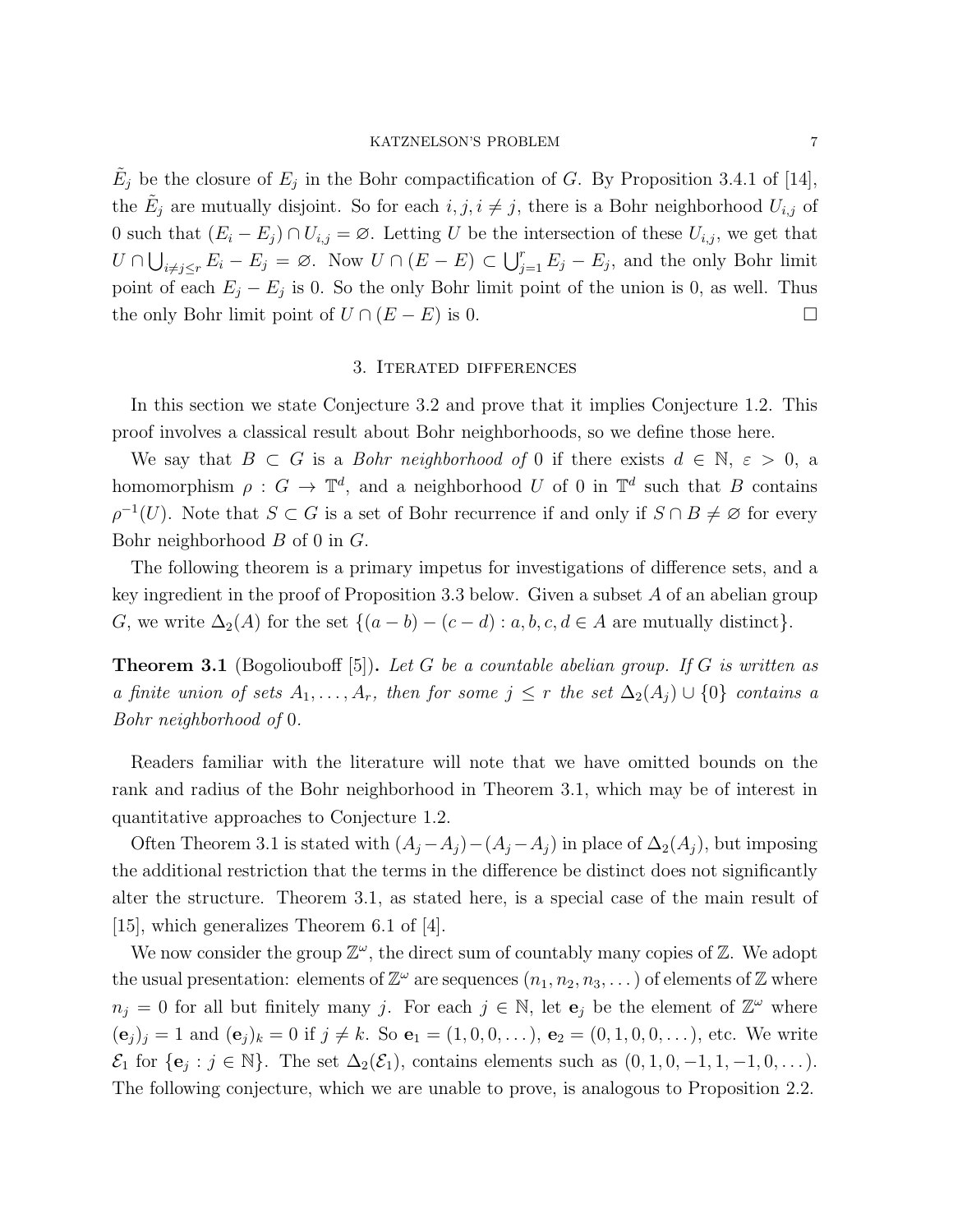<span id="page-7-1"></span>Conjecture 3.2. If  $S \subset \Delta_2(\mathcal{E}_1)$  and S is a set of Bohr recurrence, then S is a set of chromatic recurrence.

<span id="page-7-0"></span>Proposition 3.3. Conjecture [3.2](#page-7-1) implies Conjecture [1.2.](#page-2-0)

Remark 3.4. One may hope for an easy proof of Conjecture [3.2](#page-7-1) along the lines of our proof of Proposition [2.2.](#page-3-0) We point out an obstruction to this hope in §[5.](#page-12-0)

The proof of Proposition [3.3](#page-7-0) consists of the following two lemmas.

<span id="page-7-5"></span>**Lemma 3.5.** Let H and G be countable abelian groups, let  $Q \subset H$ , and let  $\rho : H \to G$ be a homomorphism such that  $\rho(Q) = G$ . If  $S \subset G$  is a set of Bohr recurrence, then  $\rho^{-1}(S) \cap \Delta_2(Q)$  is a set of Bohr recurrence in H.

*Proof.* Assuming  $H, G, Q$ , and  $\rho$  are as in the hypothesis of the lemma, we must prove that for all  $d \in \mathbb{N}$ , all homomorphisms  $\psi : H \to \mathbb{T}^d$ , and all  $\varepsilon > 0$ , there is an  $h \in$  $\rho^{-1}(S) \cap \Delta_2(Q)$  such that  $\|\psi(h)\| < \varepsilon$ . In other words, we must find distinct elements  $q_1, q_2, q_3, q_4 \in Q$  such that

<span id="page-7-2"></span>(3.1) 
$$
\rho(q_1 - q_2 - q_3 + q_4) \in S
$$
 and  $\|\psi(q_1 - q_2 - q_3 + q_4)\| < \varepsilon$ .

So fix such d,  $\psi$ , and  $\varepsilon$ . To find  $q_i$  satisfying [\(3.1\)](#page-7-2), write  $\mathbb{T}^d$  as a finite union of sets  $B_1, \ldots, B_r$  having diameter at most  $\varepsilon/4$ . Then the preimages  $\psi^{-1}(B_1), \ldots, \psi^{-1}(B_r)$  cover H. In particular, the sets  $C_j := \psi^{-1}(B_j) \cap Q, j \leq r$ , cover Q. The hypothesis that  $\rho(Q) = G$  now implies that the images  $A_1 := \rho(C_1), \ldots, A_r := \rho(C_r)$  cover G. Theorem [3.1](#page-6-1) then implies that for some j, the set  $\Delta_2(A_i)$  contains a Bohr neighborhood of 0 in G. Since we assumed S is a set of Bohr recurrence, we then have  $S \cap \Delta_2(A_j) \neq \emptyset$ . In particular, there exist mutually distinct elements  $a_1, a_2, a_3, a_4 \in A_j$  and  $s \in S$  such that  $s = a_1 - a_2 - a_3 + a_4$ . The definition of  $A_j$  allows us to write the latter equation as

<span id="page-7-3"></span>(3.2) 
$$
s = \rho(q_1 - q_2 - q_3 + q_4), \text{ where each } q_i \in C_j.
$$

Now the definition of  $C_j$  means that each  $q_i$  lies in  $Q$  and each  $\psi(q_i)$  lies in  $B_j$ , which has diameter less than  $\varepsilon/4$ . This implies

<span id="page-7-4"></span>(3.3) 
$$
\|\psi((q_1-q_2)-(q_3-q_4))\| \le \|\psi(q_1)-\psi(q_2)\| + \|\psi(q_3)-\psi(q_4)\| < \varepsilon.
$$

Now [\(3.2\)](#page-7-3) and [\(3.3\)](#page-7-4) together show that the  $q_i$  satisfy [\(3.1\)](#page-7-2).

<span id="page-7-6"></span>**Lemma 3.6.** Let H and G be abelian groups and let  $R \subset H$  be a set of chromatic recurrence. If  $\rho: H \to G$  is a homomorphism, then  $\rho(R)$  is a set of chromatic recurrence.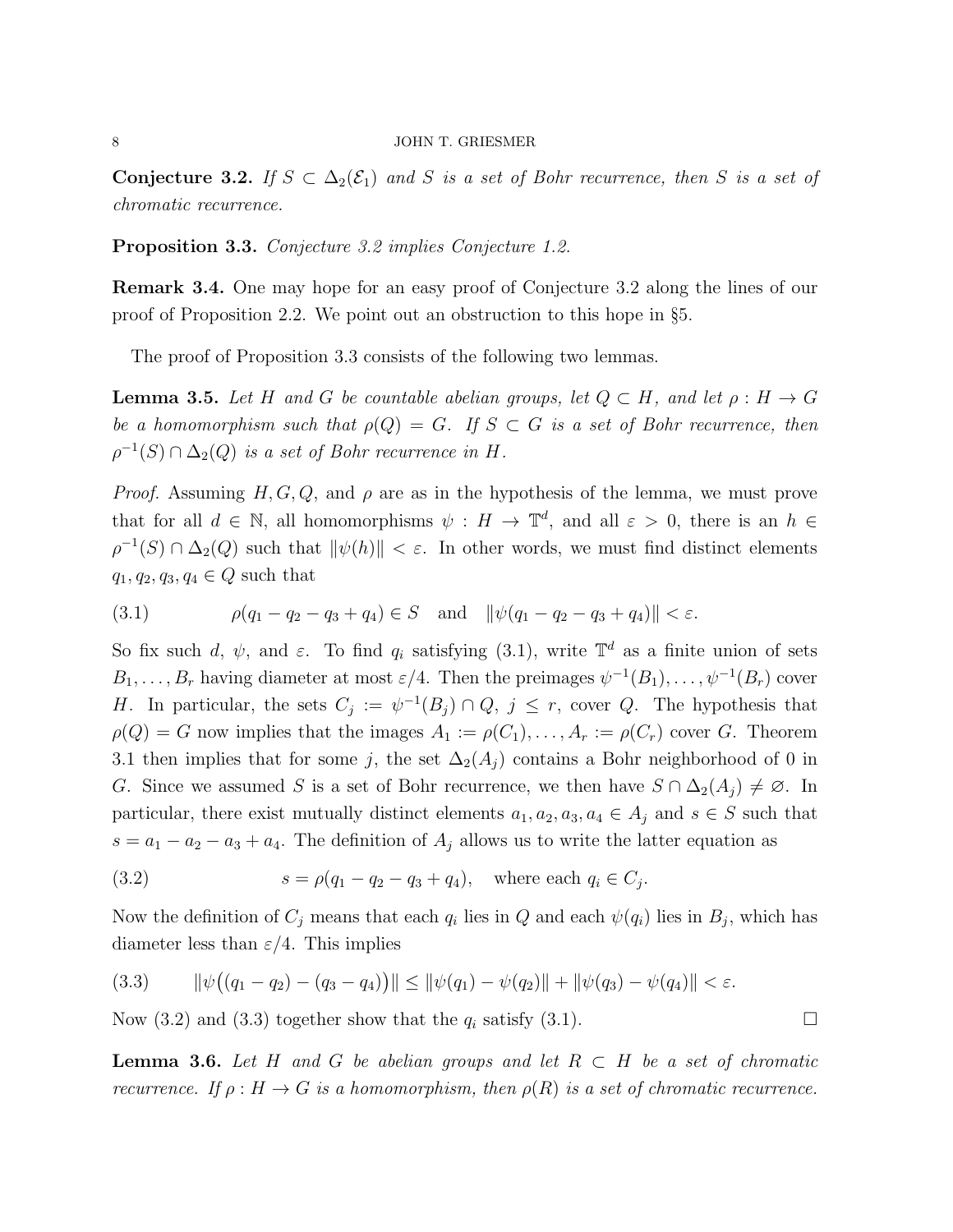*Proof.* Let  $k \in \mathbb{N}$  and let  $f : G \to \{1, ..., k\}$  be a function. Then  $\tilde{f} := f \circ \rho$  is a function from H to  $\{1,\ldots,k\}$ . Since R is a set of chromatic recurrence, there exists  $h_1, h_2 \in H$  such that  $\tilde{f}(h_1) = \tilde{f}(h_2)$  and  $h_2 - h_1 \in R$ . By the definition of  $\rho$ , we have  $f(\rho(h_1)) = f(\rho(h_2))$ and  $\rho(h_2 - h_1) \in \rho(R)$ , meaning  $\rho(h_2) - \rho(h_1) \in \rho(R)$ . Setting  $a = \rho(h_1)$  and  $b = \rho(h_2)$ , we have found  $a, b \in G$  such that  $f(a) = f(b)$  and  $b - a \in \rho(R)$ .

<span id="page-8-1"></span>**Observation 3.7.** If G is an abelian group and  $f : \mathcal{E}_1 \to G$  is a function, then there is a homomorphism  $\rho : \mathbb{Z}^{\omega} \to G$  such that  $\rho|_{\mathcal{E}_1} = f$ . Such a  $\rho$  can be defined uniquely by  $\rho(\sum c_j \mathbf{e}_j) := \sum c_j f(\mathbf{e}_j).$ 

*Proof of Proposition [3.3.](#page-7-0)* Let G be a countable abelian group, and let  $S \subset G$  be a set of Bohr recurrence. By Observation [3.7](#page-8-1) choose a homomorphism  $\rho : \mathbb{Z}^{\omega} \to G$  such that  $\rho(\mathcal{E}_1) = G$ . Assuming Conjecture [3.2](#page-7-1) holds, we will prove that  $\rho^{-1}(S)$  is a set of chromatic recurrence. To see this, first apply Lemma [3.5](#page-7-5) with  $Q = \mathcal{E}_1$  to get that  $\rho^{-1}(S) \cap \Delta_2(\mathcal{E}_1)$  is a set of Bohr recurrence. Now Conjecture [3.2](#page-7-1) implies  $\rho^{-1}(S) \cap \Delta_2(\mathcal{E}_1)$  is a set of chromatic recurrence, so  $\rho^{-1}(S)$  is a set of chromatic recurrence, as well. By Lemma [3.6](#page-7-6) we get that S is a set of chromatic recurrence.

**Remark 3.8.** Some special cases of Conjecture [3.2](#page-7-1) are easy to prove. For example,  $\Delta_2(\mathcal{E}_1)$ contains an infinite difference set  $E - E$ , where  $E := \{e_{2n} - e_{2n+1} : n \in \mathbb{N}\}\.$  This E is an independent set<sup>[1](#page-8-2)</sup>, and therefore an  $I_0$  set, in  $\mathbb{Z}^{\omega}$ . Proposition [2.2](#page-3-0) then proves that every subset of  $E - E$  which is a set of Bohr recurrence is also a set of chromatic recurrence. We have not proved any case of Conjecture [3.2](#page-7-1) beyond such trivial instances.

# 4. SPECIAL CASES IN  $\mathbb{F}_p^\omega$

<span id="page-8-0"></span>Variations on Proposition [3.3](#page-7-0) can be obtained from variations on Theorem [3.1;](#page-6-1) the resulting variations are especially appealing in vector spaces over finite fields.

Fix an odd prime p, let  $\mathbb{F}_p$  be the additive group  $\mathbb{Z}/p\mathbb{Z}$ , and let  $\mathbb{F}_p^{\omega}$  denote the direct sum of countably many copies of  $\mathbb{F}_p$ . We adopt the usual presentation of  $\mathbb{F}_p^{\omega}$ : elements are written as  $(x_1, x_2, x_3, \ldots)$ , where each  $x_i \in \mathbb{F}_p$ , and  $\mathbf{e}_1 = (1, 0, 0, \ldots)$ ,  $\mathbf{e}_2 = (0, 1, 0, \ldots)$ , . . . forms the standard basis.

**Observation 4.1.** Since every homomorphism  $\rho : \mathbb{F}_p^{\omega} \to \mathbb{T}^d$  takes values in the finite subgroup of  $\mathbb{T}^d$  consisting of elements of order p, the Bohr neighborhoods of 0 in  $\mathbb{F}_p^\omega$  are exactly the sets containing a finite index subgroup of  $\mathbb{F}_p^{\omega}$ .

<span id="page-8-2"></span><sup>&</sup>lt;sup>1</sup>Meaning the only integer solutions  $n_i$  to  $n_1e_1 + n_2e_2 + \cdots + n_re_r = 0$  with mutually distinct  $e_i \in E$ satisfy  $n_1e_1 = n_2e_2 = \cdots = n_re_r = 0$ .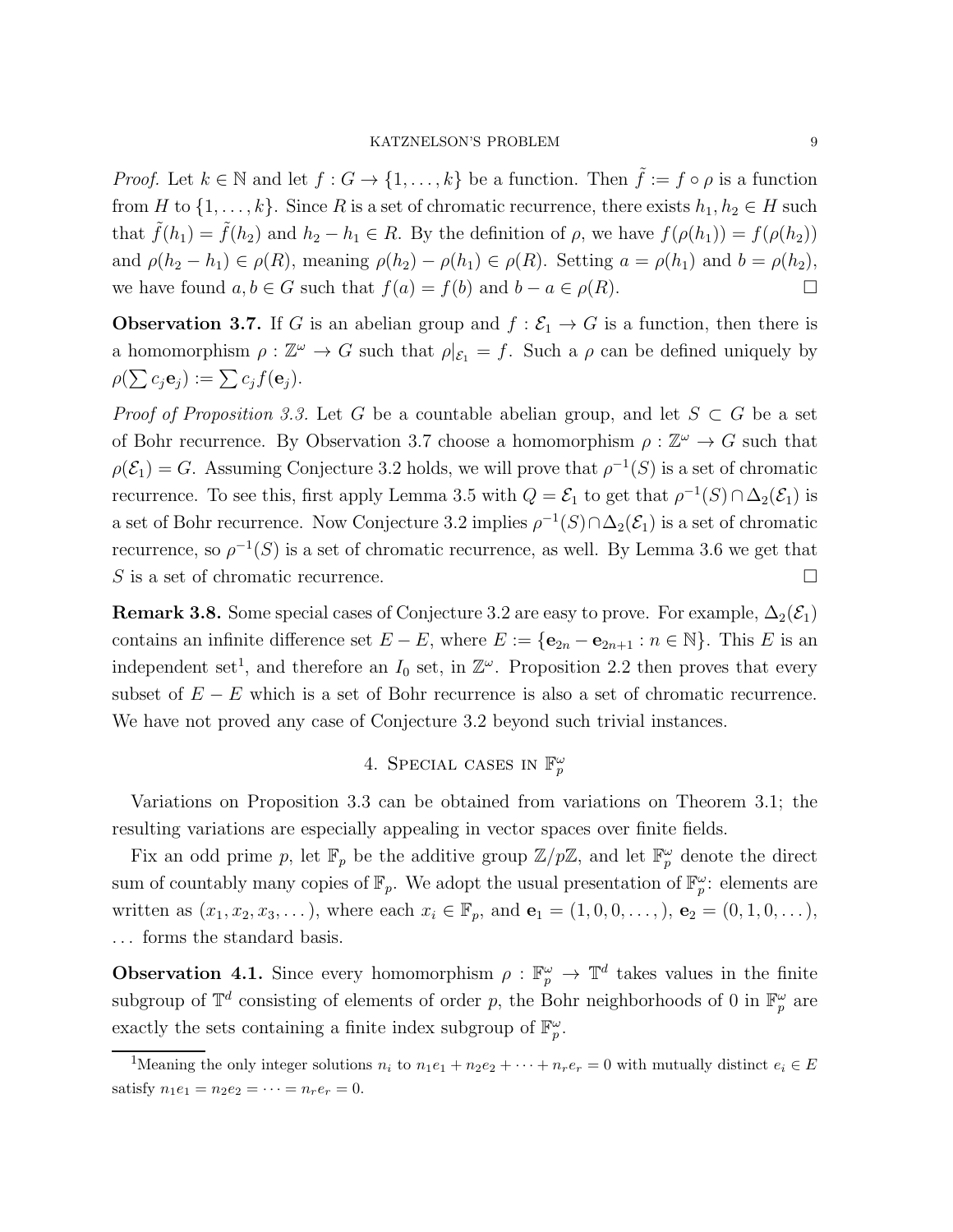We write  $\widehat{\mathbb{F}}_p^{\omega}$  for the set of characters of  $\mathbb{F}_p^{\omega}$ , so that  $\widehat{\mathbb{F}}_p^{\omega}$  is a group under pointwise multiplication. It is easy to verify that  $\widehat{\mathbb{F}}_p^{\omega}$  is isomorphic to  $\widehat{\mathbb{F}}_p^{\mathbb{N}}$ , the product of countably many copies of  $\mathbb{F}_p$ . To see this, note that every element  $\xi \in \widehat{\mathbb{F}}_p^{\mathbb{N}}$  induces a character  $\chi(x) = e(\sum_{n \in \mathbb{N}} x_n \xi_n)$ , where multiplication  $x_n \xi_n$  is done in  $\mathbb{F}_p$ , and  $e : \mathbb{F}_p \to \mathcal{S}^1$  is the homomorphism with  $e(1) = e^{2\pi i/p}$ . Conversely, every character of  $\mathbb{F}_p^{\omega}$  has this form: given  $\chi$ , define  $\xi \in \mathbb{F}_p^{\mathbb{N}}$ <sup>N</sup> to satisfy  $e(\xi_n) = \chi(\mathbf{e}_n)$ . One can verify that  $\chi(x) = e(\sum_{n \in \mathbb{N}} x_n \xi_n)$  for every  $x \in \mathbb{F}_p^{\omega}$ .

For a finite subset  $F \subset \mathbb{N}$ , let  $\mathbf{e}_F = \sum_{n \in F} \mathbf{e}_n$ . Let  $\mathcal{E}_d^{(p)}$  $d_d^{(p)} := \{e_F : F \subset \mathbb{N}, |F| = d\}.$  The following conjecture is a variant of Conjecture [3.2.](#page-7-1)

<span id="page-9-2"></span>**Conjecture 4.2.** Let p be prime and let  $d \in \mathbb{N}$  be divisible by p. Every subset of  $\mathcal{E}_d^{(p)}$ d which is a set of Bohr recurrence is also set of chromatic recurrence.

Here is the special case of Conjecture [1.2](#page-2-0) for  $\mathbb{F}_p^{\omega}$ .

<span id="page-9-1"></span>**Conjecture 4.3.** Every subset of  $\mathbb{F}_p^{\omega}$  which is a set of Bohr recurrence is a set of chromatic recurrence.

Clearly Conjecture [4.3](#page-9-1) implies Conjecture [4.2.](#page-9-2) The purpose of this section is to prove the converse (assuming  $d > 2$ ), and to prove Lemma [4.9,](#page-11-0) an appealing characterization of the Bohr recurrent subsets of  $\mathcal{E}_p^{(p)}$ .

<span id="page-9-0"></span>**Proposition 4.4.** Let p be prime and let  $d > 2$  be divisible by p. The special case of Conjecture [4.2](#page-9-2) for this d and p implies the special cse of Conjecture [4.3](#page-9-1) for the same p.

**Remark 4.5.** Conjecture [4.2](#page-9-2) is not vacuous: the set  $\mathcal{E}_p^{(p)}$  itself is a set of a set of Bohr recurrence, which can be verified directly, or viewed as a consequence of Lemma [4.8,](#page-10-0) or of Lemma [4.9.](#page-11-0)

Naturally one wonders whether  $\mathcal{E}_p^{(p)}$  itself is a set of chromatic recurrence. A straightforward extension of the Poincaré recurrence theorem shows that  $\mathcal{E}_p^{(p)}$  is a set of density recurrence, and therefore also a set of chromatic recurrence; see [\[16\]](#page-15-17) for discussion.

Remark 4.6. We are currently unable to prove that the special case of Conjecture [4.2](#page-9-2) with  $d = p = 2$  implies Conjecture [4.3.](#page-9-1) This special case of Conjecture [4.2](#page-9-2) is true, as it is also a special case of Proposition [2.2.](#page-3-0)

We will use the following special case of the main result of [\[15\]](#page-15-16).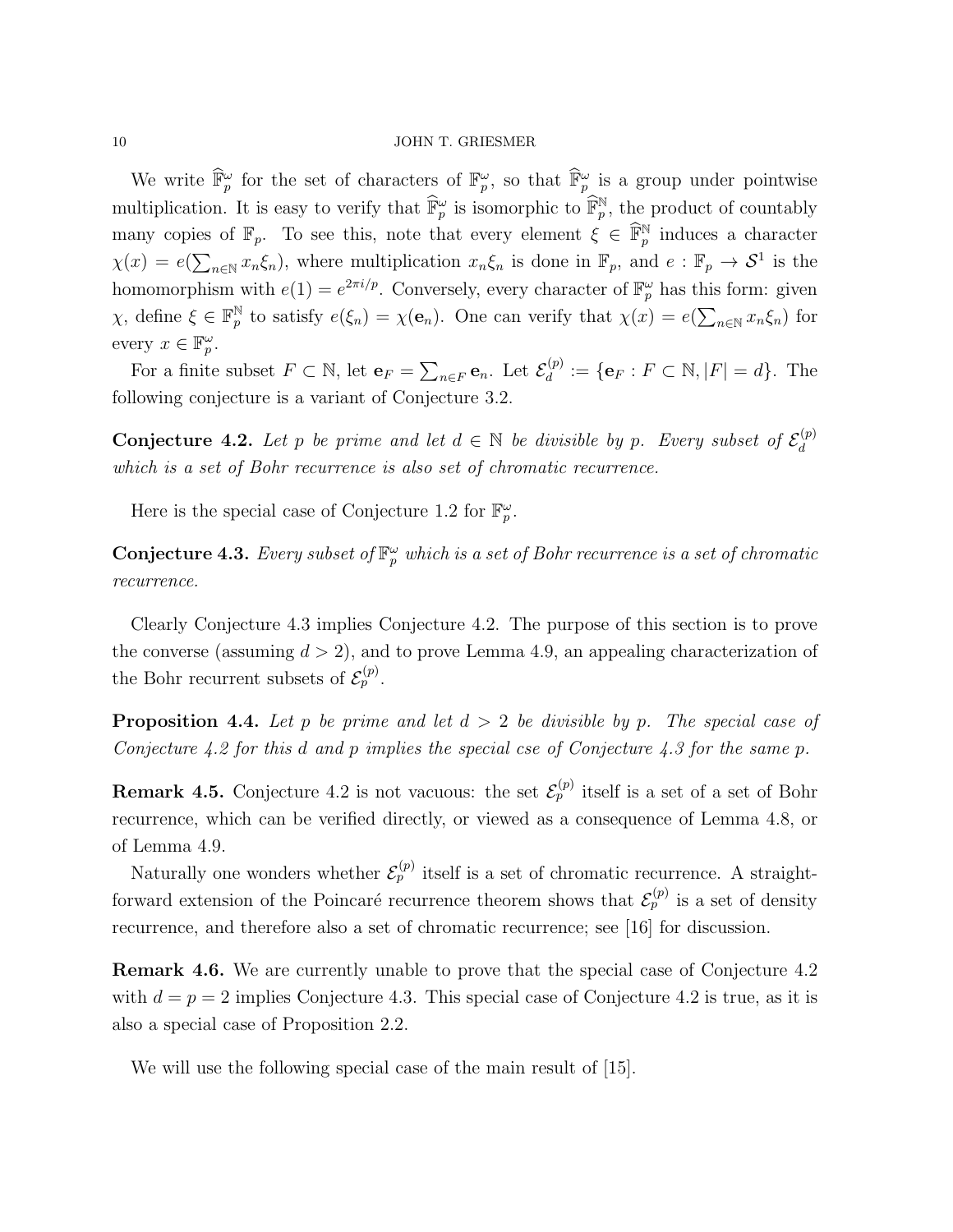<span id="page-10-1"></span>**Lemma 4.7.** Let p be prime and let  $d > 2$  be divisible by p. If  $A \subset \mathbb{F}_p^{\omega}$  has  $d^*(A) > 0$ , then the d-fold sumset

$$
\sum_{i=1}^{d} A := \{a_1 + a_2 + \dots + a_d : a_i \in A \text{ are mutually distinct}\} \cup \{0\}
$$

contains a Bohr neighborhood of 0. Consequently, if  $\mathbb{F}_p^{\omega}$  is covered by finitely many sets  $A_1, \ldots, A_r$ , then for some j the set  $\sum_{i=1}^d A_j$  contains a Bohr neighborhood of 0.

The proof of Proposition [4.4](#page-9-0) is similar to the proof of Proposition [3.3.](#page-7-0) It rests on the following variant of Lemma [3.5,](#page-7-5) whose proof uses Lemma [4.7](#page-10-1) in place of Theorem [3.1.](#page-6-1)

<span id="page-10-0"></span>**Lemma 4.8.** Let p be prime, let  $d > 2$  be divisible by p, and let  $\rho : \mathbb{F}_p^{\omega} \to \mathbb{F}_p^{\omega}$  be a homomorphism such that  $\rho(\mathcal{E}_1^{(p)})$  $\mathcal{L}_1^{(p)}$  =  $\mathbb{F}_p^{\omega}$ . If  $S \subset \mathbb{F}_p^{\omega}$  is a set of Bohr recurrence, then  $\rho^{-1}(S) \cap \mathcal{E}_d^{(p)}$  is a set of Bohr recurrence, as well.

*Proof.* Fix p, d,  $\rho$ , and S as in the hypothesis. We must prove that  $S' := \rho^{-1}(S) \cap \mathcal{E}_d^{(p)}$  is a set of Bohr recurrence, which in this case simply means that  $S'$  has nonempty intersection with every finite index subgroup of  $\mathbb{F}_p^{\omega}$ . Fix such a subgroup H, and enumerate the cosets of H as  $H_1, \ldots, H_r$ . Let  $C_j := H_j \cap \mathcal{E}_1^{(p)}$ , so that  $\mathcal{E}_1 = C_1 \cup \cdots \cup C_r$ . Let  $A_j := \rho(C_j)$ ,  $j = 1 \ldots, r$ , so the hypothesis that  $\rho(\mathcal{E}_1) = \mathbb{F}_p^{\omega}$  implies that the  $A_j$  cover  $\mathbb{F}_p^{\omega}$ . Lemma [4.7](#page-10-1) now implies that for some  $j \leq r$ ,  $\sum_{i=1}^{d} A_j$  contains a Bohr neighborhood of 0. Since S is a set of Bohr recurrence, we have that  $S \cap \sum_{i=1}^{d} A_i$  is nonempty. In particular, we can find an  $s \in S$  and mutually distinct  $a_1, \ldots, a_d \in A_j$  such that

<span id="page-10-2"></span>
$$
s = a_1 + \cdots + a_d.
$$

By the definition of  $A_j$ , this means there are mutually distinct  $c_1, \ldots, c_d \in C_j$  such that

$$
(4.1) \qquad \qquad s = \rho(c_1) + \cdots + \rho(c_d)
$$

By the definition of  $C_j$ , these  $c_i$  all lie in the same coset of H, meaning  $c_i + H = c_1 + H$ for each i. Since p divides d, we get that  $c_1 + \cdots + c_d$  lies in H: to see this write  $c_1 + \cdots + c_d + H = dc_1 + H = H.$ 

Now each  $c_i \in \mathcal{E}_1$ , so  $c := c_1 + \cdots + c_d \in \mathcal{E}_d^{(p)}$ . Equation [\(4.1\)](#page-10-2) shows that  $c \in \rho^{-1}(S)$ , so we have proved that  $\rho^{-1}(S) \cap \mathcal{E}_d^{(p)} \cap H \neq \emptyset$ , as desired.

*Proof of Proposition [4.4.](#page-9-0)* Fix a prime p and a  $d > 2$  divisible by p. Assuming Conjecture [4.2](#page-9-2) is true for this  $p$  and  $d$ , we will prove that Conjecture [4.3](#page-9-1) is true for this  $p$ , as well. Fix a set of Bohr recurrence  $S \subset \mathbb{F}_p^{\omega}$ . Let  $\rho : \mathbb{F}_p^{\omega} \to \mathbb{F}_p^{\omega}$  be a homomorphism such that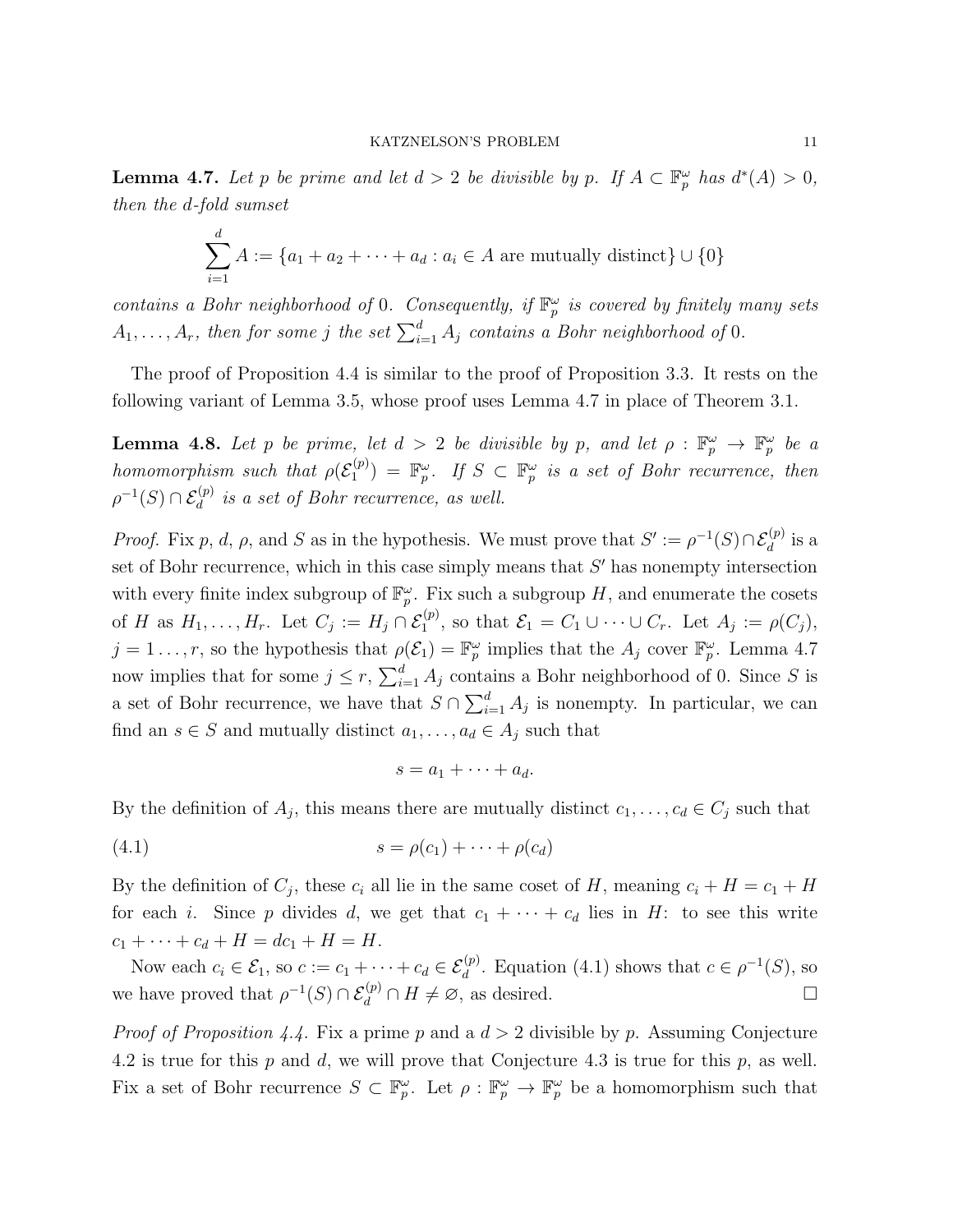$\rho(\mathcal{E}_1) = \mathbb{F}_p^{\omega}$  By Lemma [4.8,](#page-10-0) we have that  $S' := \rho^{-1}(S) \cap \mathcal{E}_d^{(p)}$  is a set of Bohr recurrence. Our assumption that Conjecture [4.2](#page-9-2) is true then implies that  $S'$  is a set of chromatic recurrence. Then Lemma [3.6](#page-7-6) implies  $\rho(S')$  also a set of chromatic recurrence, and the containment  $\rho(S') \subset S$  implies S is, as well.

Now we characterize the Bohr recurrent subsets of  $\mathcal{E}_p^{(p)}$ . We call a collection  $\mathcal F$  of subsets of N partition regular<sup>[2](#page-11-1)</sup> if for every partition of N into finitely many cells, at least one of the cells contains an element of  $\mathcal F$ . In other words, the hypergraph with vertex set  $\mathbb N$  and edge set  $\mathcal F$  has infinite chromatic number.

<span id="page-11-0"></span>**Lemma 4.9.** Let p be prime (not necessarily odd), let F be a collection of subsets of  $\mathbb N$ each having cardinality p, and let  $\mathcal{E}(\mathcal{F}) := \{ \mathbf{e}_F : F \in \mathcal{F} \} \subset \mathbb{F}_p^{\omega}$ . Then  $\mathcal{E}(\mathcal{F})$  is a set of Bohr recurrence if and only if  $\mathcal F$  is partition regular.

The implication " $\mathcal{E}(\mathcal{F})$  is a set of Bohr recurrence if  $\mathcal F$  is partition regular" is a special case of Lemma 3.3 of [\[11\]](#page-15-6) (originally proved in [\[10\]](#page-15-5)). The converse is a special case of Lemma 3.5 of [\[11\]](#page-15-6).

*Proof.* First suppose that  $\mathcal F$  is a partition regular collection of subsets of  $\mathbb N$  each having cardinality p. We will prove that  $\mathcal{E}(\mathcal{F})$  is a set of Bohr recurrence by showing that for every finite set of characters  $\chi_1, \ldots, \chi_r \in \hat{\mathbb{F}}_p^{\omega}$ , there is an  $\mathbf{e}_F \in \mathcal{E}(\mathcal{F})$  such that  $\chi_j(\mathbf{e}_F) = 1$ for each j. So fix such a collection of characters  $\chi_1, \ldots, \chi_r$ .

For  $j \leq r$  and  $m \leq p$ , let  $A_{j,m} := \{n \in \mathbb{N} : \chi_j(e_n) = \exp(2\pi i m/p)\}\.$  Let  $\mathcal{P} =$  $\{P_1, \ldots, P_k\}$  be the partition of N induced by the  $A_{j,m}$  (i.e. the minimal nonempty elements of the algebra of subsets of N generated by the  $A_{j,m}$ ). Then each  $\chi_j$  is constant on the elements of P. By the partition regularity of F, we may choose  $F \in \mathcal{F}$  so that  $F \subset P$ for some element P of P. To see that  $\chi_j(\mathbf{e}_F) = 1$  for each j, note that  $\chi_j(x)$  is constant on  $\{e_n : n \in F\}$ ; call this constant s. Then

$$
\chi_j(\mathbf{e}_F) = \chi_j\left(\sum_{n \in F} \mathbf{e}_n\right) = \prod_{n \in F} \chi_j(\mathbf{e}_n) = \prod_{n \in F} s = s^p = 1,
$$

since  $\chi_j$  takes values in the  $p^{\text{th}}$  roots of unity.

Now suppose that  $\mathcal F$  is not partition regular, meaning there is a partition of  $\mathbb N$  into cells  $C_1, \ldots, C_r$  such that for all  $F \in \mathcal{F}$ , F is not contained in any of the  $C_i$ . We will find a finite collection of characters  $\chi_1, \ldots, \chi_r$  such that for each  $F \in \mathcal{F}$ , there is a j with

<span id="page-11-1"></span><sup>&</sup>lt;sup>2</sup>This is an abuse of terminology: we should say that "containing an element of  $\mathcal F$  is a partition regular property of subsets of N."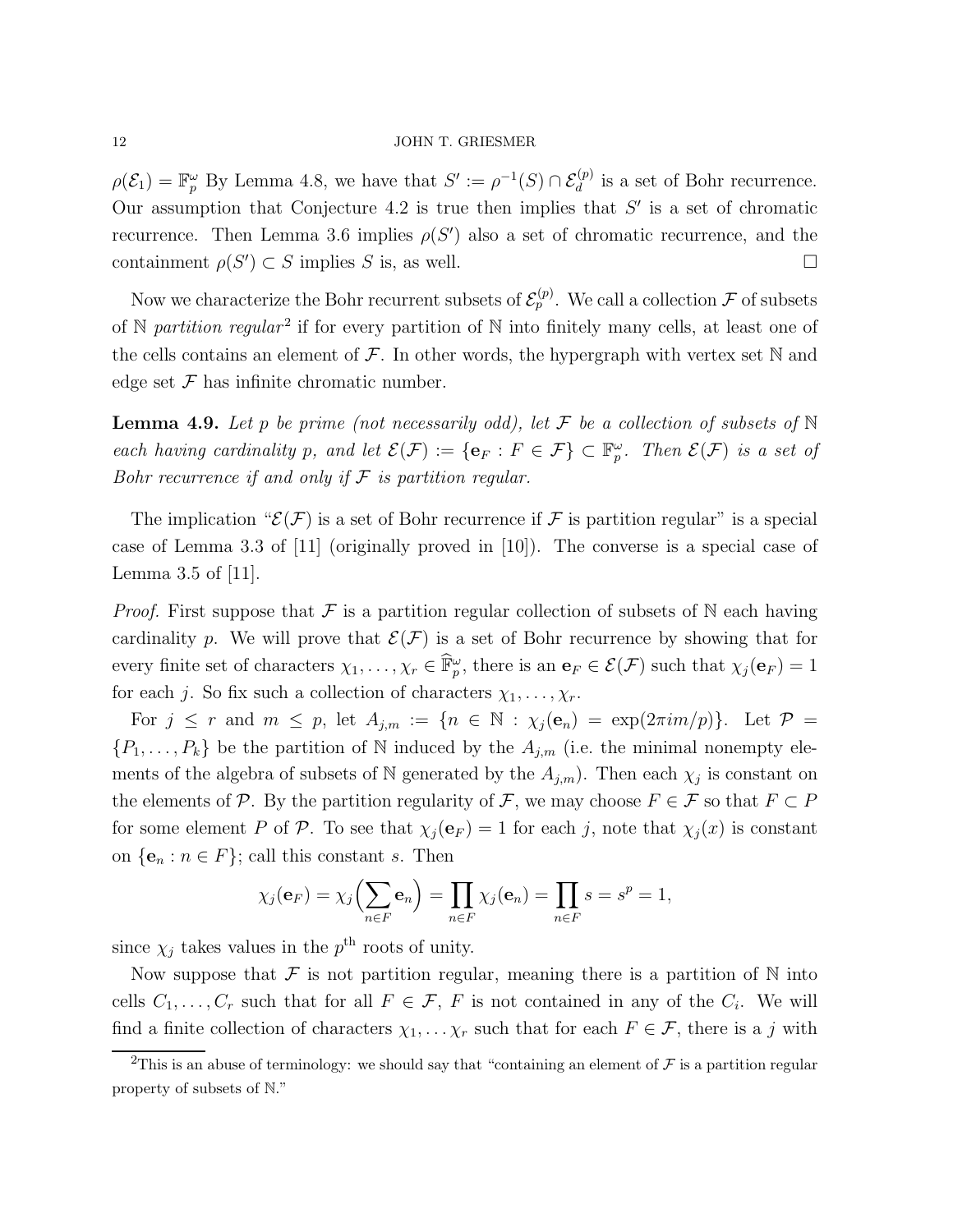$|\chi_i(\mathbf{e}_F) - 1| \geq \varepsilon := |\exp(2\pi i/p) - 1|$ . This shows that  $\mathcal{E}(F)$  has empty intersection with the Bohr neighborhood of 0 with radius  $\varepsilon/2$  determined by the  $\chi_j$ .

Consider the characters  $\chi_j \in \hat{\mathbb{F}}_p^{\omega}$  defined by  $\chi_j(x) := \prod_{n \in C_j} \exp(2\pi i x_n/p)$ . This is well defined, since  $x_n = 0$  for all but finitely many n. Then for  $e_F \in \mathcal{E}(\mathcal{F})$ , we have  $\chi_j(\mathbf{e}_F) = \exp(2\pi i |F \cap C_j|/p)$ . Since F is not contained in any of the  $C_j$ , there is at least one j such that  $0 < |F \cap C_j| < p$ , so  $\chi_j(e_F) \neq 1$ . Since the only possible values of a character on  $\mathbb{F}_p^{\omega}$  are the  $p^{\text{th}}$  roots of unity, we get that  $|\chi_j(\mathbf{e}_F)-1| \geq |\exp(2\pi i/p)-1|$  for this j.

**Remark 4.10.** The special case of Lemma [4.9](#page-11-0) where  $p = 2$  is the special case of Propo-sition [2.2](#page-3-0) where  $G = \mathbb{F}_2^{\omega}$  and  $S = \mathcal{E}_1$ .

As with Conjecture [3.2,](#page-7-1) we are unable to prove any nontrivial instance of Conjecture [4.2.](#page-9-2) One special case of this conjecture in  $\mathbb{F}_3^{\omega}$  is given by  $S_{3AP} := {\bf e}_n + {\bf e}_{n+d} + {\bf e}_{n+2d} : n, d \in \mathbb{N}$ . The collection  $\{\{n, n + d, n + 2d\} : n, d \in \mathbb{N}\}\$ is partition regular, by van der Waerden's theorem on arithmetic progressions, so Lemma [4.9](#page-11-0) says that  $S_{3AP}$  is Bohr recurrent. The problem of proving (or refuting) that  $S_{3AP}$  is a set of chromatic recurrence seems interesting, but it is unclear whether this special case will be any easier than the full generality of Conjecture [4.2.](#page-9-2)

4.1. Cayley graphs. If G is a group and S is a subset of G, the Cayley graph associated to S is the graph Cay(S) whose vertex set is G, where two vertices  $g, g'$  are joined by an edge if  $g - g' \in S$  or  $g' - g \in S$ . It is easy to see that S is a set of chromatic recurrence if and only if the chromatic number of  $Cay(S)$  is infinite - see [\[21\]](#page-15-0) for further exposition.

Combining Proposition [4.4](#page-9-0) and Lemma [4.9,](#page-11-0) we see that the following conjecture, for a fixed  $p$ , is equivalent to Conjecture [4.3,](#page-9-1) for that  $p$ .

**Conjecture 4.11.** Let p be an odd prime. For every p-uniform hypergraph  $\mathcal F$  on  $\mathbb N$  having infinite chromatic number, the Cayley graph on  $\mathbb{F}_p^{\omega}$  associated to  $\mathcal{E}(\mathcal{F})$  also has infinite chromatic number.

# <span id="page-12-0"></span>5. Why Conjectures [3.2](#page-7-1) and [4.2](#page-9-2) are not as easy as Proposition [2.2](#page-3-0)

The proof of Proposition [2.2](#page-3-0) showed that when E is an  $I_0$  set and  $S \subset E - E$  is a set of Bohr recurrence, the graph with vertex set E and edge set  $\{\{a, b\} : a, b \in E, b - a \in \pm S\}$ has infinite chromatic number. One may attempt to prove Conjecture [3.2](#page-7-1) analogously by fixing a set  $S \subset \mathcal{E}_4$  and considering the graph G with vertices  $\{ \mathbf{e}_i - \mathbf{e}_j : i \neq j \in \mathbb{N} \} \subset \mathbb{Z}^\omega$ ,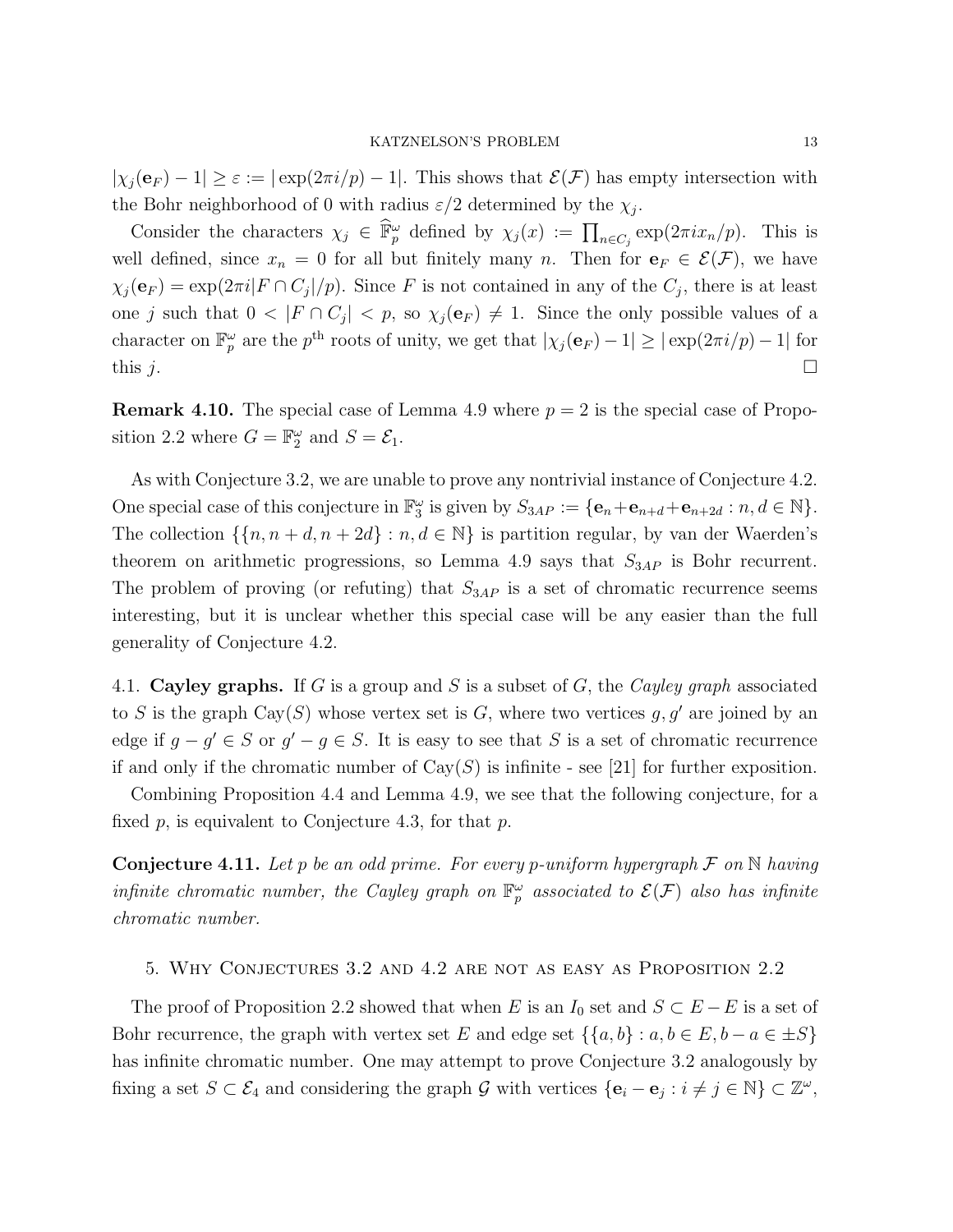joining two vertices by an edge if they differ by an element of S. This attempt would succeed if we could prove that  $\mathcal G$  has infinite chromatic number but it may have finite chromatic number, as we demonstrate below. Since  $\mathcal G$  is not all of Cay $(S)$ , this example does not disprove Conjecture [3.2.](#page-7-1)

For the sake of visualization, we work in  $\mathbb{F}_2^{\omega}$  rather than  $\mathbb{Z}^{\omega}$ . We will find a set  $S \subset \mathcal{E}_4 \subset$  $\mathbb{F}_2^{\omega}$  which is Bohr recurrent, and where the subgraph of  $\text{Cay}(E)$  induced by the elements of  $\mathcal{E}_2$  has chromatic number 2.

Instead of the usual presentation of  $\mathbb{F}_2^{\omega}$ , we consider  $Fin(\mathbb{Z}\times\mathbb{Z})$ , the collection of finite subsets of  $\mathbb{Z} \times \mathbb{Z}$ , with the group operation of symmetric difference. This is a countably infinite group, all of whose elements have order 2, and is therefore isomorphic to  $\mathbb{F}_2^{\omega}$ . Let

$$
S_{\square} := \{ \{ (n,m), (n+d,m), (n,m+d), (n+d,m+d) \} : n,m \in \mathbb{Z}, d \in \mathbb{N} \} \subset Fin(\mathbb{Z} \times \mathbb{Z}),
$$

so that  $S_{\Box}$  is the collection of 4 element subsets of the integer plane forming the vertices of a square with sides parallel to the coordinate axes. Gallai's multidimensional generalization of van der Waerden's theorem (see Chapter 42 of [\[25\]](#page-16-3) for exposition) implies  $S_{\Box}$  is partition regular. Lemma [4.9](#page-11-0) then implies  $S_{\Box}$  is a Bohr recurrent subset of  $Fin(\mathbb{Z} \times \mathbb{Z})$ .

Let G be the subgraph of Cay( $S_{\Box}$ ) induced by Fin<sub>2</sub>, the 2-elements subsets of  $\mathbb{Z} \times \mathbb{Z}$ . In other words, G is the graph whose vertices are the 2-element subsets of  $\mathbb{Z} \times \mathbb{Z}$ , where two vertices  $\{a, b\}$ ,  $\{c, d\}$  are joined by an edge if their symmetric difference forms the vertices of a square with sides parallel to the coordinate axes. We will prove that  $\mathcal G$  has chromatic number 2, by showing that its connected components are each isomorphic to a either a singleton, a pair of vertices connected by an edge, or an infinite path. To see this, fix a two element set  $v = \{(n, m), (r, s)\}\subset \mathbb{Z}\times \mathbb{Z}$ , and note that:

- (i) If  $v$  is not two of the four vertices of some square parallel to the coordinate axes, then v is not connected to any other element of  $Fin_2$  by an edge of  $\mathcal{G}$ .
- (ii) If v forms two diagonally opposed vertices of a square, such as  $\{(n,m),(n+d,m+$ d), then v is connected in  $G$  to exactly one element v' of  $Fin_2$ , consisting of the other two vertices of the square, and this  $v'$  is connected only to  $v$ .
- (iii) If v forms two vertices on the same side of a square, such as  $v = \{(n, m), (n, s)\},\$ then v lies on the infinite path P in G whose vertices are the pairs  $\{(n+jd, m), (n+jd, m)\}$  $jd, s$ :  $j \in \mathbb{Z}$ , where  $d = |y - w|$ . Note that each element in P is connected to exactly two other elements of  $P$ . It is easy to check that  $P$  contains no cycle, so it is indeed an infinite path.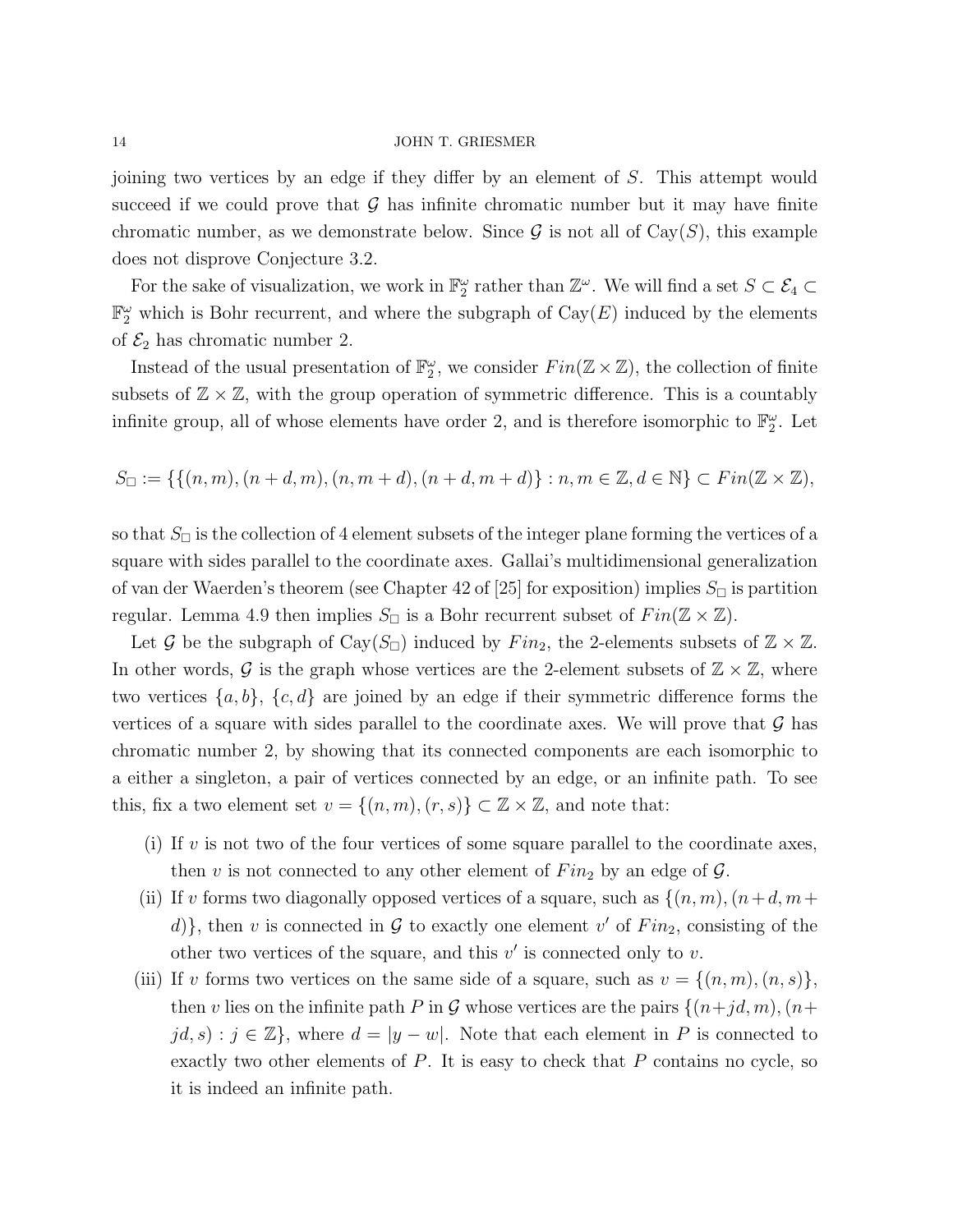Thus the connected components of  $\mathcal G$  have chromatic number 2, and  $\mathcal G$  itself has chromatic number 2.

**Remark 5.1.** To address Conjecture [3.2](#page-7-1) directly, one could consider the group  $G =$  $(\mathbb{Z} \times \mathbb{Z})^{\omega}$  with basis  $\{\mathbf{e}_{i,j} : i, j \in \mathbb{Z}\},\$  and the sets

$$
S := \{ \mathbf{e}_{n,m} + \mathbf{e}_{n+d,m} - \mathbf{e}_{n,m+d} - \mathbf{e}_{n+d,m+d} : n, m \in \mathbb{Z}, d \in \mathbb{N} \},
$$
  

$$
G_2 := \{ k\mathbf{e}_{n,m} + \ell \mathbf{e}_{p,q} : n, m, p, q, k, \ell \in \mathbb{Z} \},
$$

<span id="page-14-2"></span>and prove that S is a set of Bohr recurrence in G while the subgraph of  $Cay(S)$  induced by  $G_2$  has chromatic number 2.

# 6. Suggestions

For an abelian group  $G$ , the Bohr topology of  $G$  is the smallest topology containing every translate of every Bohr neighborhood of 0. A set  $S \subset G$  is dense in the Bohr topology if for all  $g \in G$ , the translate  $S - g$  is a set of Bohr recurrence.

Propositions [2.2,](#page-3-0) [2.8,](#page-5-1) and Theorem 1.3 of [\[17\]](#page-15-18) suggest the following problems.

**Problem 6.1.** Prove or disprove: there is a set  $S \subset \mathbb{Z}$  which is dense in the Bohr topology of Z such that if  $S' \subset S$  is also dense in the Bohr topology, then for all  $m \in \mathbb{Z}$ ,  $S' - m$  is a set of chromatic recurrence.

**Problem 6.2.** Prove or disprove: if  $S \subset \mathbb{Z}$  is a set of density recurrence, then there is an  $S' \subset S$  which is a set of chromatic recurrence and not a set of density recurrence.

The variations where  $\mathbb Z$  is replaced by another countable abelian group are equally interesting.

## **REFERENCES**

- <span id="page-14-3"></span><span id="page-14-1"></span>1. Mathias Beiglböck, Vitaly Bergelson, and Alexander Fish, Sumset phenomenon in countable amenable groups, Adv. Math. 223 (2010), no. 2, 416–432. MR 2565535 (2011a:11011)
- 2. Vitaly Bergelson, The multifarious Poincaré recurrence theorem, Descriptive set theory and dynamical systems (Marseille-Luminy, 1996), London Math. Soc. Lecture Note Ser., vol. 277, Cambridge Univ. Press, Cambridge, 2000, pp. 31–57. MR 1774423
- <span id="page-14-0"></span>3. Vitaly Bergelson and Randall McCutcheon, Recurrence for semigroup actions and a non-commutative Schur theorem, Topological dynamics and applications (Minneapolis, MN, 1995), Contemp. Math., vol. 215, Amer. Math. Soc., Providence, RI, 1998, pp. 205–222. MR 1603193
- <span id="page-14-4"></span>4. Vitaly Bergelson and Imre Z. Ruzsa, Sumsets in difference sets, Israel J. Math. 174 (2009), 1–18. MR 2581205 (2011b:11014)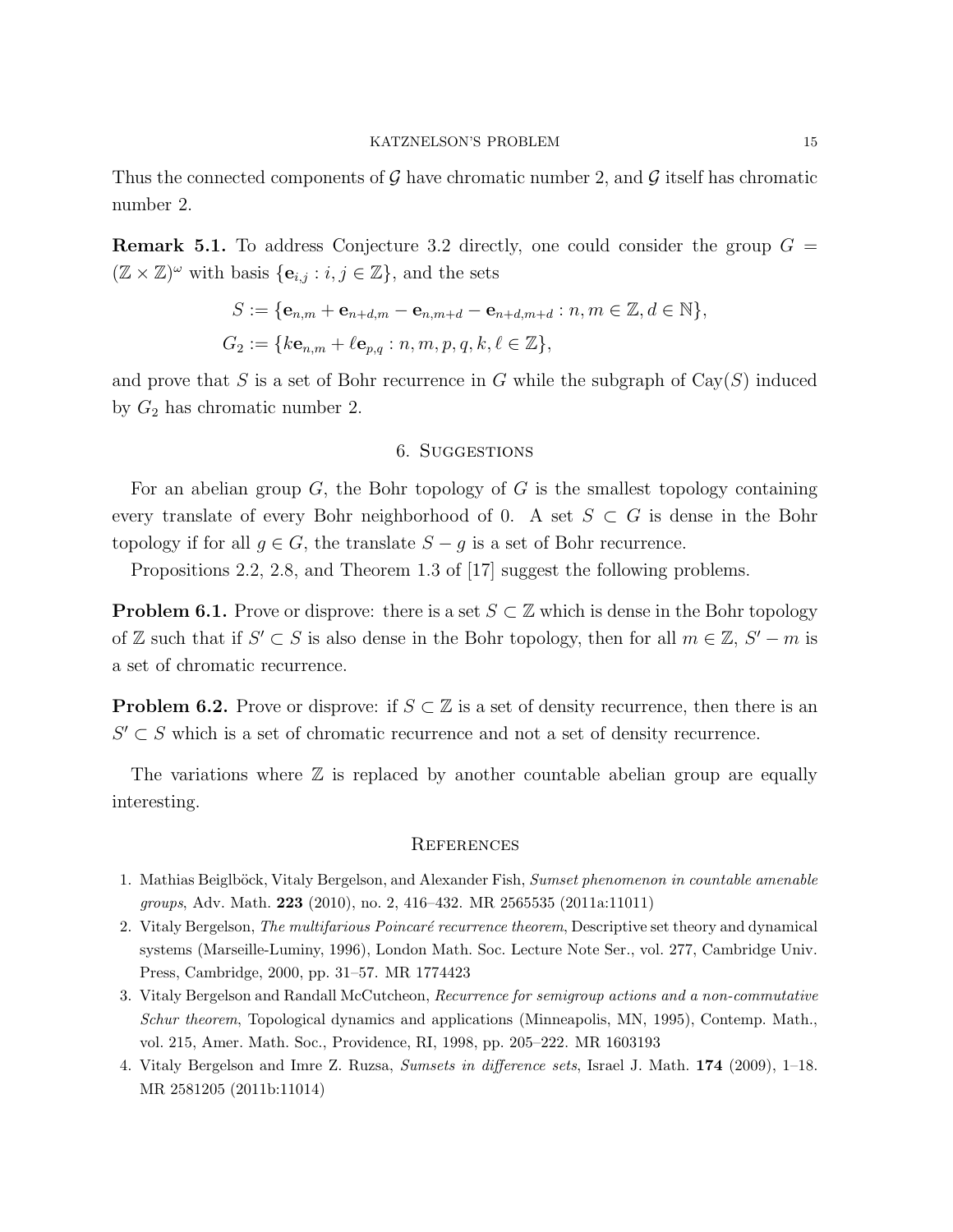- <span id="page-15-15"></span><span id="page-15-8"></span>5. N. Bogolioùboff, Sur quelques propriétés arithmétiques des presque-périodes, Ann. Chaire Phys. Math. Kiev 4 (1939), 185–205. MR 20164
- <span id="page-15-3"></span>6. Michael Boshernitzan and Eli Glasner, On two recurrence problems, Fund. Math. 206 (2009), 113– 130. MR 2576263
- <span id="page-15-14"></span>7. Erling Følner, Note on a generalization of a theorem of Bogoliouboff, Math. Scand. 2 (1954), 224–226. MR 69188
- <span id="page-15-13"></span>8. Nikos Frantzikinakis and Randall McCutcheon, Ergodic theory: Recurrence, 2007.
- <span id="page-15-5"></span>9. H. Furstenberg, Recurrence in ergodic theory and combinatorial number theory, Princeton University Press, Princeton, N.J., 1981, M. B. Porter Lectures. MR 603625 (82j:28010)
- 10. Berit Nilsen Givens, Hypergraphs and chromatic numbers, with applications to the Bohr topology, ProQuest LLC, Ann Arbor, MI, 2003, Thesis (Ph.D.)–The University of Wisconsin - Madison. MR 2704616
- <span id="page-15-7"></span><span id="page-15-6"></span>11. Berit Nilsen Givens and Kenneth Kunen, Chromatic numbers and Bohr topologies, Topology Appl. 131 (2003), no. 2, 189–202. MR 1981873
- 12. Eli Glasner, On minimal actions of Polish groups, vol. 85, 1998, 8th Prague Topological Symposium on General Topology and Its Relations to Modern Analysis and Algebra (1996), pp. 119–125. MR 1617456
- <span id="page-15-11"></span><span id="page-15-1"></span>13. Daniel Glasscock, Andreas Koutsogiannis, and Florian K. Richter, On katznelson's question for skew product systems, 2021.
- <span id="page-15-16"></span>14. Colin C. Graham and Kathryn E. Hare, Interpolation and Sidon sets for compact groups, CMS Books in Mathematics/Ouvrages de Math´ematiques de la SMC, Springer, New York, 2013. MR 3025283
- <span id="page-15-17"></span>15. John T. Griesmer, Bohr neighborhoods in generalized difference sets, arXiv e-prints (2021), [arXiv:2108.01302.](https://arxiv.org/abs/2108.01302)
- <span id="page-15-18"></span>16.  $\_\_\_\_\_$ , A few sets of recurrence and open problems, 2021, Draft.
- <span id="page-15-4"></span>17. , Separating bohr denseness from measurable recurrence, Discrete Analysis (2021), [arxiv.org/abs/2002.06994,](https://arxiv.org/abs/2002.06994) to appear.
- <span id="page-15-9"></span>18.  $\_\_\_\_\$ geparating topological recurrence from measurable recurrence: exposition and extension of Kriz's example, arXiv e-prints (2021), [arXiv:2108.01642.](https://arxiv.org/abs/2108.01642)
- 19. Sophie Grivaux and Maria Roginskaya, Some new examples of recurrence and non-recurrence sets for products of rotations on the unit circle, Czechoslovak Math. J. 63(138) (2013), no. 3, 603-627. MR 3125645
- <span id="page-15-10"></span><span id="page-15-0"></span>20. Bernard Host, Bryna Kra, and Alejandro Maass, Variations on topological recurrence, Monatsh. Math. 179 (2016), no. 1, 57–89. MR 3439271
- <span id="page-15-12"></span>21. Y. Katznelson, Chromatic numbers of Cayley graphs on Z and recurrence, Combinatorica 21 (2001), no. 2, 211–219, Paul Erdős and his mathematics (Budapest, 1999). MR 1832446
- <span id="page-15-2"></span>22. Kenneth Kunen and Walter Rudin, Lacunarity and the Bohr topology, Math. Proc. Cambridge Philos. Soc. 126 (1999), no. 1, 117–137. MR 1681658
- 23. Igor Kříž, Large independent sets in shift-invariant graphs: solution of Bergelson's problem, Graphs Combin. 3 (1987), no. 2, 145–158. MR 932131